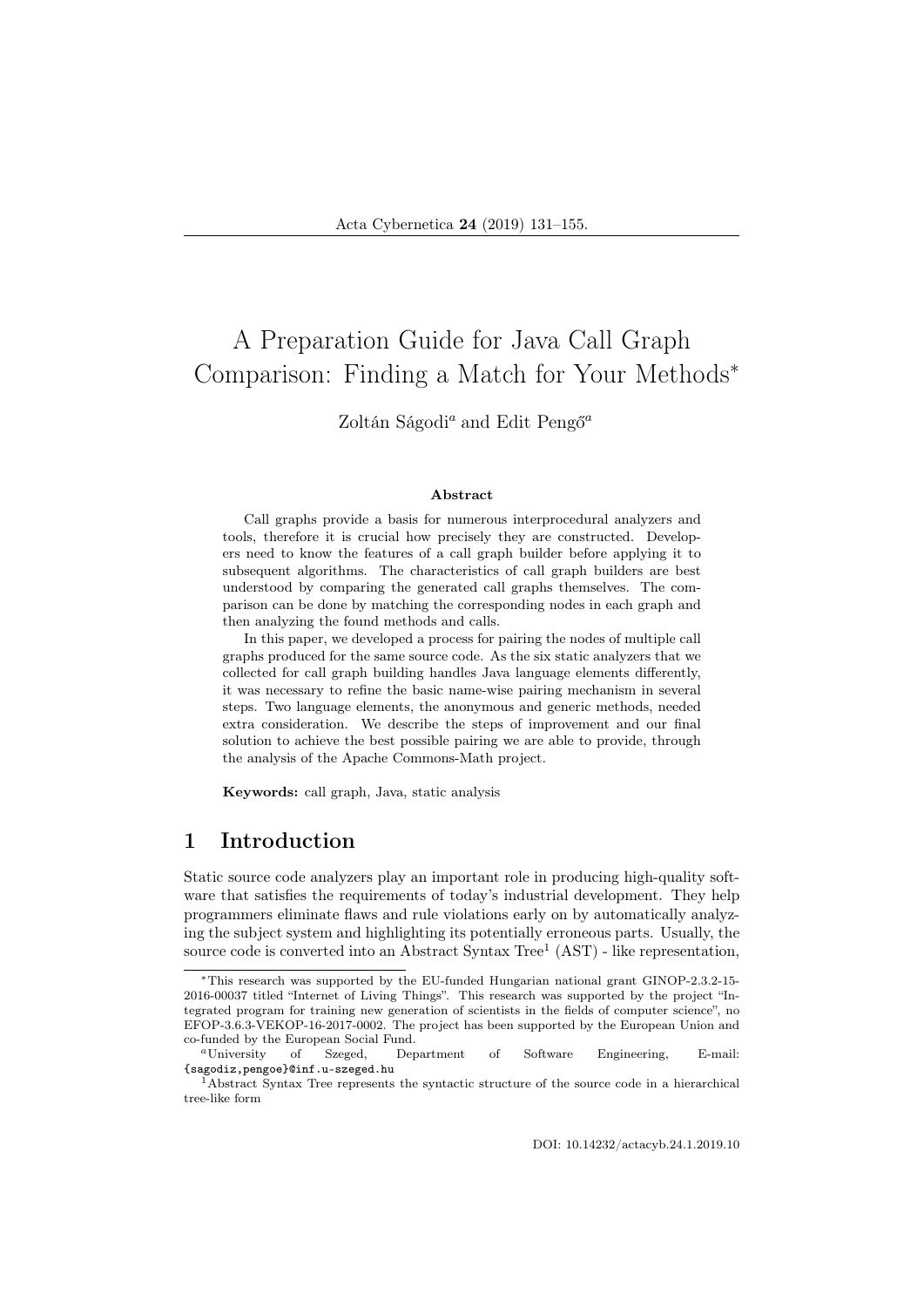which is the basis for further transformations, optimizations, and operations, for example, call graph creation. The capabilities of such analyzer tools depend on the complexity of the internal representations and algorithms they use.

Call graphs are directed graphs representing control flow relationships among the methods of a program. The nodes of the graph denote the methods, while an edge from node  $a$  to node  $b$  indicates that method  $a$  invokes method  $b$ . Call graphs are essential building blocks of interprocedural control and data flow modeling. They can be used during control flow analysis, program slicing, program comprehension, bug prediction, refactoring, bug-finding, verification, security analysis, and whole-program optimization [8, 13, 35, 37]. The accuracy of call graphs influences the results of the subsequent analyses, consequently, careful consideration is needed during the selection of the construction method. The most obvious difficulty that a static call graph builder has to face is the handling of polymorphic calls and other cases when the target of a call depends on the runtime behavior of the program. There are plenty of call graph builder algorithms that address this challenge and try to make assumptions about what methods could be called. They have extensive literature, including detailed comparisons [14, 15, 20, 21, 24, 32]. There are other factors that can cause differences in the output of two call graph creator tools, for example, the handling of different kinds of initializations or anonymous classes.

In the future, we plan to compare and characterize call graph builders based on how they handle such factors. However, the first step towards this goal is to make the produced call graphs comparable. To compare the call graphs that were generated by different tools for the same source code, we have to match the nodes – i.e. the methods – that correspond to each other and then evaluate what types of methods and calls were found by each tool. However, matching the methods to each other is challenging, since it is not certain that all tools will find the same methods or they might name them differently. Using the line information for refining the pairing mechanism can also cause difficulties. Although node pairing is the basis of call graph comparison, we found no satisfactory description about it in previous works. Therefore, we decided to summarize the problems we encountered and our attempts at solving them. Section 2 provides the related work, whilst Section 3 introduces the investigated call graph builders. Section 4 illustrates the obstacles of the method pairing mechanism and our step-by-step improvements with results. In Section 5, our approach is compared with a topology based solution. Finally, we draw our conclusions and outline future work in Section 6.

# 2 Related work

The way to compare the capabilities of call graph builder tools is through comparing the call graphs they generate. Due to the increasing number of extremely large graphs and their wide area of usability, there are many algorithms and metrics available for comparing general directed and undirected graphs [19, 22, 34]. However, these methods cannot be directly applied to call graphs, especially if they were produced by different analyzer tools. Call graphs are directed graphs whose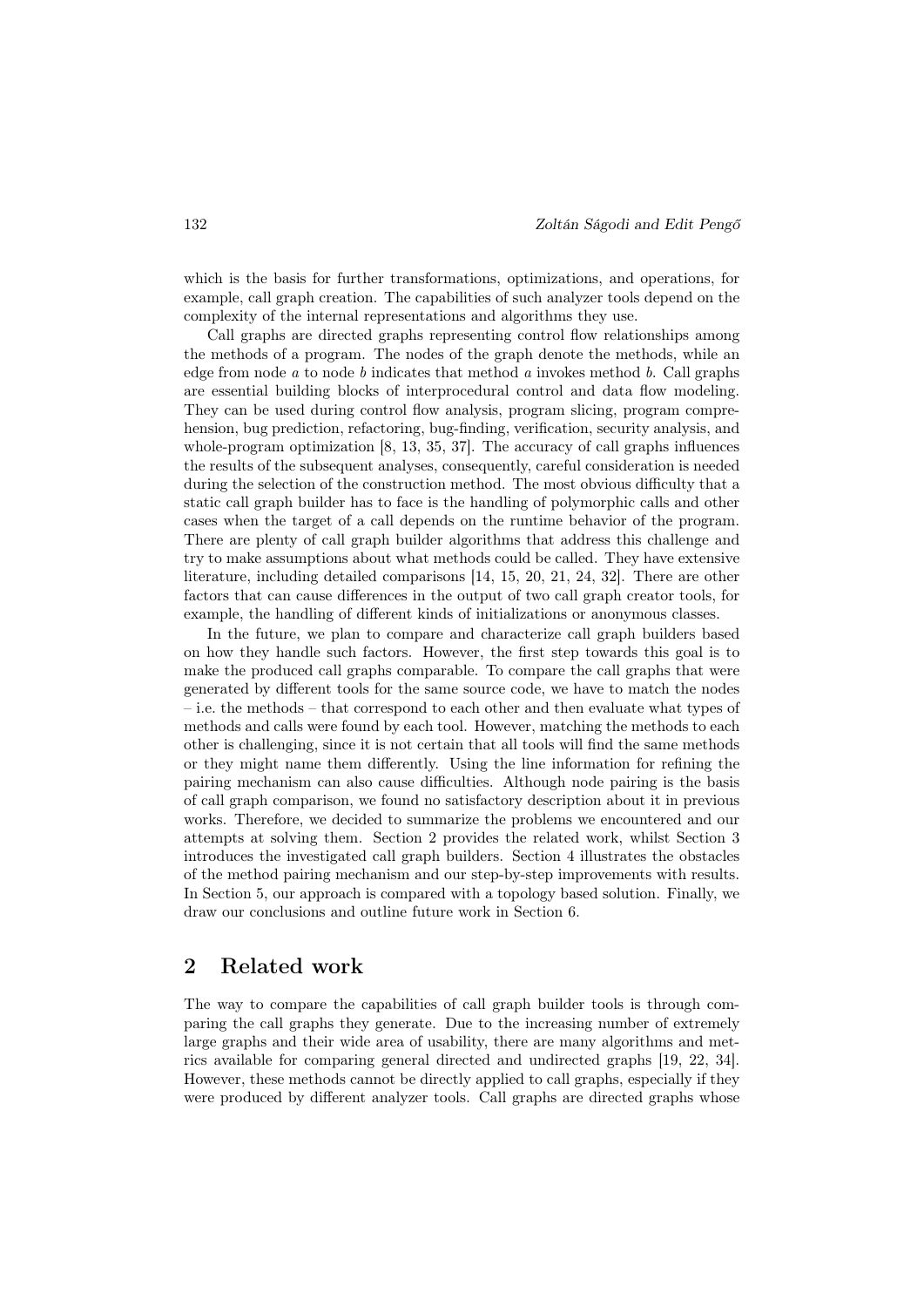nodes correspond to the methods in the source code. Even if the structure of two call graphs is isomorphic, they can be considered entirely different because of the labeling of the nodes. Therefore, to make them comparable, first we have to find a mapping, which is the aim of this paper.

There are several proposals for comparing labeled graphs if a mapping is already present. Champin and Solnon defined a similarity with respect to a given mapping between two graphs that have multiple labels both on their nodes and edges [7]. A graph is described by the set of all of its features, e.g. the set of node-label and edge-label pairs. The similarity measure is calculated based on a simplified version of Tversky's formula [33]. They also proposed an algorithm for finding the best mapping for reaching the maximum similarity, which provides a qualitative description of the differences between the two graphs.

There are algorithms available exactly for comparing labeled graphs that share the same node set [38]. In case of call graphs that were produced by different tools and algorithms this condition cannot be ensured. The simplest way to compare graphs with the same node set is to handle the adjacency matrices as vectors and calculate an edit distance, in other words, the number of different edges [12, 30]. Wicker et al. introduced a dissimilarity measure for graphs like these based on their eigenvalues and eigenvectors [38], which takes into account the global graph structures as well.

The precision and structure of the call graphs greatly depends on the algorithms that the builder tools used. If several call targets are possible for a given call site, more examination is needed to determine which edges should be connected. There are context-dependent and context-independent solutions; naturally, the choice influences the result. Context-dependent methods are more accurate, but in return they use more resources. To mitigate the resource demands of such methods, the analysis of the programs often starts only from the main method or a few entry points instead of starting from every method of the analyzed source code. This, however, will likely lower the accuracy of the method. Context-independent methods for object oriented languages can be improved with the following algorithms: CHA [9], RTA [4], XTA[32], VTA [31]. In case of the comparing these call graph building strategies [1, 14, 15], node matching is usually not an issue because the algorithms are implemented in the same environment and language elements are handled similarly. The nodes of the produced call graphs are the subset of each other's node set with the same naming convention, therefore, the main difference comes from the number of edges.

In this paper, we considered the results of static analyzer tools, meaning that we worked with the so called static call graphs. However, call graphs can be composed with dynamic tools as well from actual executions of the analyzed program. Lhoták [20] compared static call graphs generated by Soot [29] and dynamic call graphs created with the help of the \*J [28] dynamic analyzer. He built a framework to compare call graphs, discussed the challenges of the comparisons, and presented an algorithm to find the causes of the potential differences in call graphs. The paper does not describe the difficulties of matching the nodes of the call graphs that were provided by different sources. The reason could be that Soot is a bytecode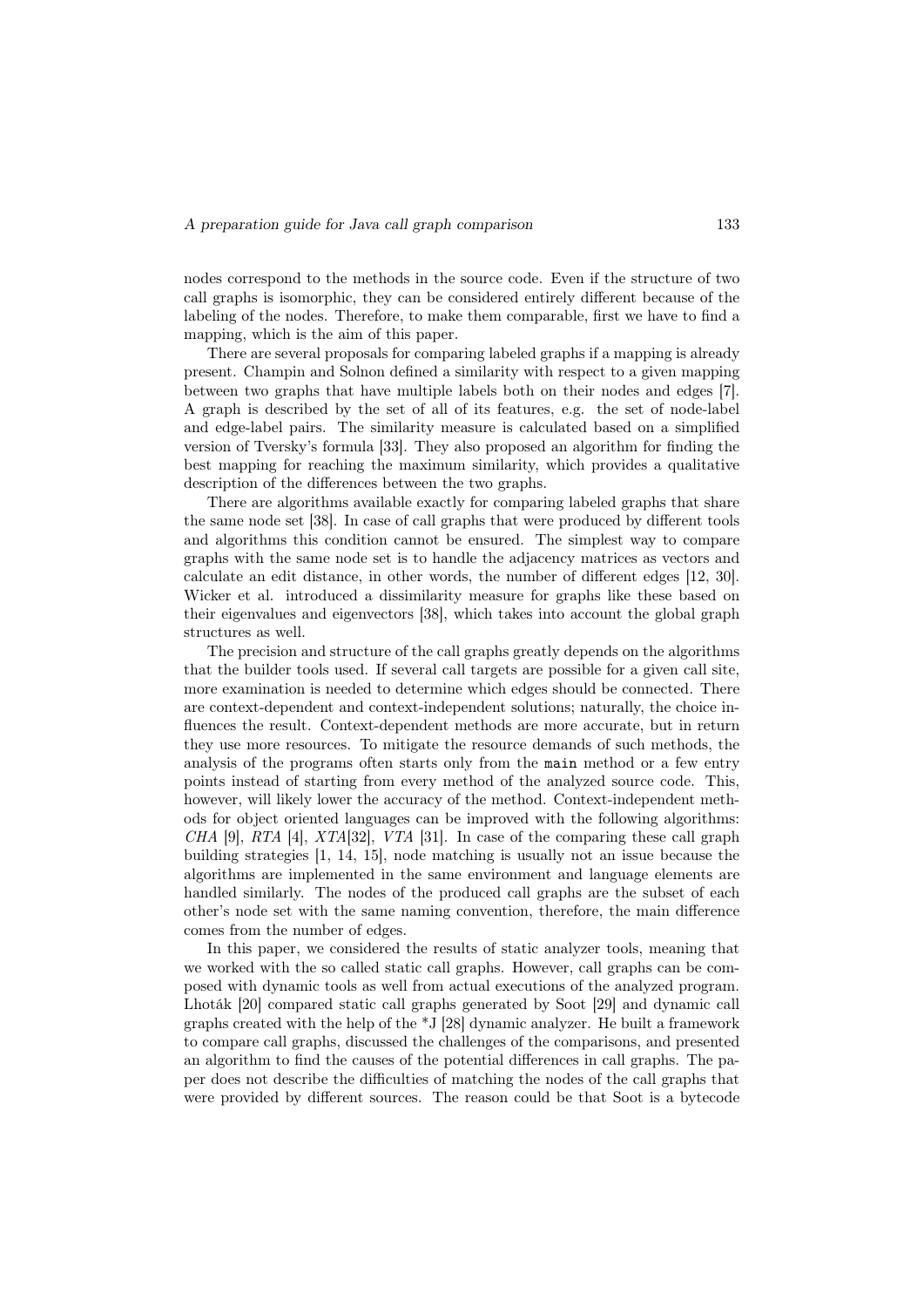analyzer, therefore its output is close to the output of a dynamic analyzer. This also means that our work could be easily extended by including such dynamic call graphs.

Murphy et al. [24] carried out a study about the comparison of five static call graph creators for C in 1996. The outputs of the analyzers were compared to a baseline call graph created by the GCT test coverage tool, which was based on the GNU C compiler. They identified significant differences in how the tools handled typical C constructs, like macros. Mapping the graphs was made more complicated depending on which files were involved in the analysis. They applied a filtering mechanism to solve this. Other difficulties of the matching mechanism were not discussed, although C functions are clearly identified by their name only.

Naturally, it is possible to compare two graphs by considering only the structure of the graph without label information. Many similarity measures are based on iterative calculations. These methods repeatedly refine an estimated initial similarity value of the graph nodes by using an update formula. The update formulas consider the similarity of the edges and the neighboring nodes. When a termination condition is met the iteration finishes and a similarity matrix is produced. Nikolič proposed an iterative solution [25] called neighbor matching that addresses the insufficiencies of the previously existing approaches [5, 23, 39, 16]. An in - and out similarity is defined for the update formula. To determine the in-similarity an optimal matching of in-neighbors has to be constructed. The calculation is analogous in case of the out-similarity. The introduced node similarity calculation was evaluated on isomorphic subgraph matching and on a social network, and concluded that it is more accurate than the previous approaches. Nikolič provided a  $C_{++}$ implementation of the proposed method. In Section 5 we compare the results of this topology based graph similarity tool with our pairing mechanism.

## 3 Analyzed tools

We studied numerous static analyzer tools for Java to decide whether they could generate – or could be easily modified to generate – call graphs. We aimed for widely available, open-source programs from recent years, which could analyze complex, real-life Java systems. The diversity of the tools was another important aspect of our selection criteria. We involved tools that provide a direct interface for call graph creation, whilst, in other cases, the graph had to be extracted directly from the inner representation of the analyzer. The investigated analyzers can also be categorized by whether they work on source or byte code, which, of course, affects their results. Most of the tools are command line based, although an Eclipse plugin based solution was also examined. The selected analyzers support several call graph-creation algorithms, which greatly influences the characteristics, the accuracy and the size of the generated graph. It is the application that determines what type of call graph is the most useful, sometimes a small and less accurate call graph is better, while, in other cases, a large and precise one is needed. The goal of this paper is not to compare the output of these call graph-builder algorithms, but to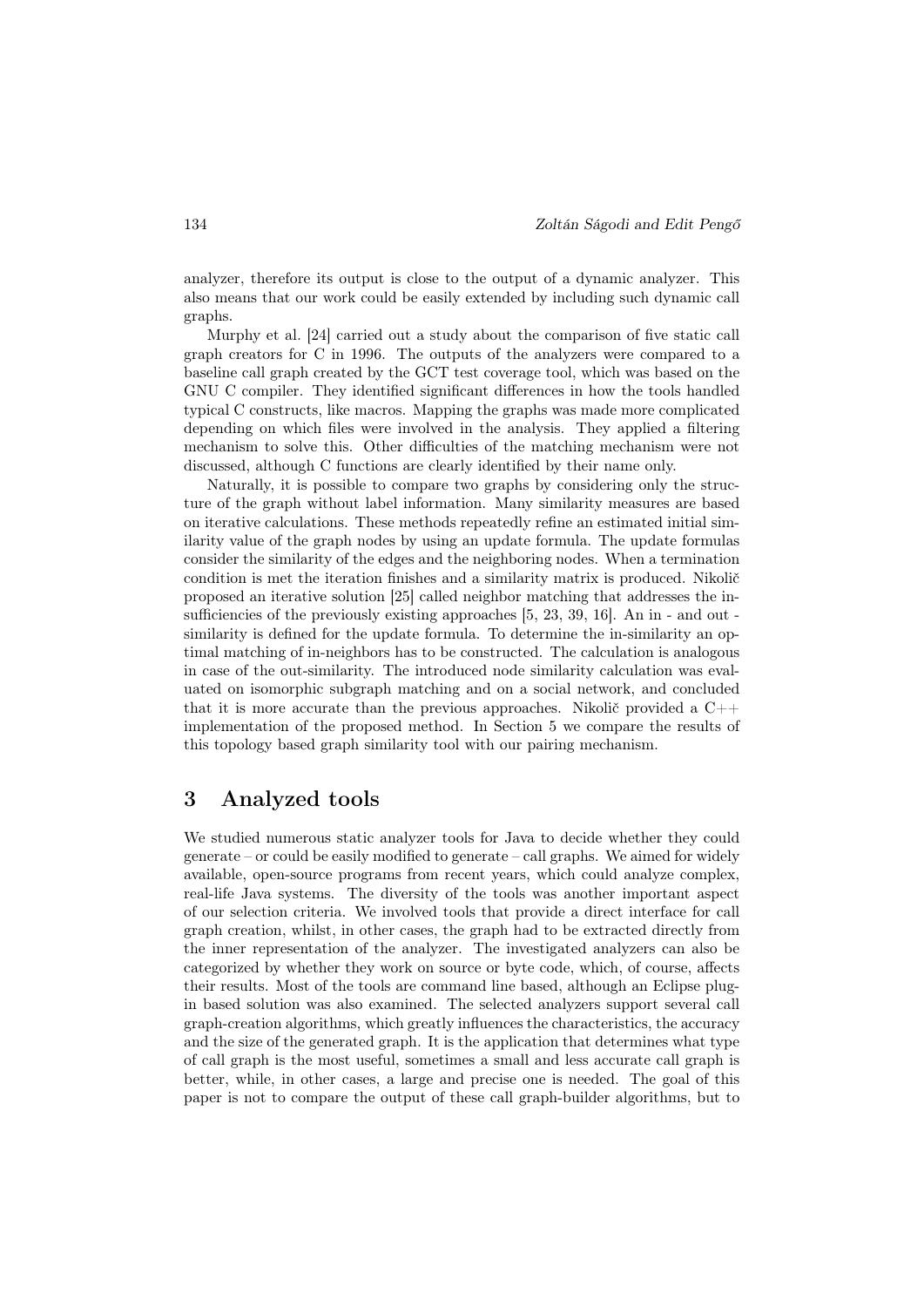pair the corresponding graph sections, which is the basis for further comparative studies. Therefore, we considered the algorithm only as an attribute of the given tool.

Table 1 summarizes the most important properties of the examined call graph builder tools. The grey lines correspond to two of the discarded tools that we tested in more detail. In both cases, the reason for the exclusion was their lack of robustness. For example, JavaParser [18] did not give enough information to reconstruct the caller-callee relationships between compilation units without major development. Call Hierarchy Printer[6] (CHP) failed to finish the analysis of projects larger than a few thousands lines of code. The selected tools, the analyzed sources, and the results are available as an online appendix<sup>2</sup>.

The description of the six tools that were selected for the comparison is presented below.

|                   | version                          | maintained | input       | robustness | built-in<br>call-graph<br>construction | multiple<br>algorithms<br>available |
|-------------------|----------------------------------|------------|-------------|------------|----------------------------------------|-------------------------------------|
| JCG               | commit da81eeb<br>on Oct 24 2018 |            | byte code   |            |                                        | ×                                   |
| <b>SPOON</b>      | 7.0.0                            |            | source code |            | ×                                      | X                                   |
| <b>WALA</b>       | 1.5.1                            |            | byte code   |            |                                        |                                     |
| <b>OSA</b>        | 1.0.0                            |            | source code |            | ×                                      | X                                   |
| Soot              | 3.2.0                            |            | byte code   |            |                                        |                                     |
| <b>JDT</b>        | Eclipse Oxygen.2<br>(4.7.2)      | ✓          | source code | ✓          | ×                                      | X                                   |
| <b>CHP</b>        | commit 3316b4a<br>on Mar 26 2015 | $\times$   | <b>both</b> | $\times$   | $\times$                               | $\times$                            |
| <b>JavaParser</b> | 3.5.16                           |            | source code | $\times$   | $\times$                               | $\times$                            |

Table 1: Summary of examined call graph creator tools

### 3.1 Java Call Graph

The Java Call Graph (JCG) [17] is an Apache BCEL [3] based utility for constructing static and dynamic call graphs. It can be considered a small project as it only has one major contributor, Georgios Gousios, whose last commit (at the time of this writing) is from October, 2018. It supports the analysis of Java 8 features and requires a jar file as an input. A special feature of the analyzer is the detection of unreachable<sup>3</sup> code. As a result, the call graph does not include calls from code segments that are never executed.

#### 3.2 SPOON

SPOON [27] is an open-source, feature-rich Java analyzer and transformation tool for research and industrial purposes. It is actively maintained, supports Java up

<sup>2</sup>http://www.inf.u-szeged.hu/~pengoe/research/StaticJavaCallGraphs/

<sup>3</sup>Unreachable code will never be executed as there is no control flow path to it from the entry point of the program.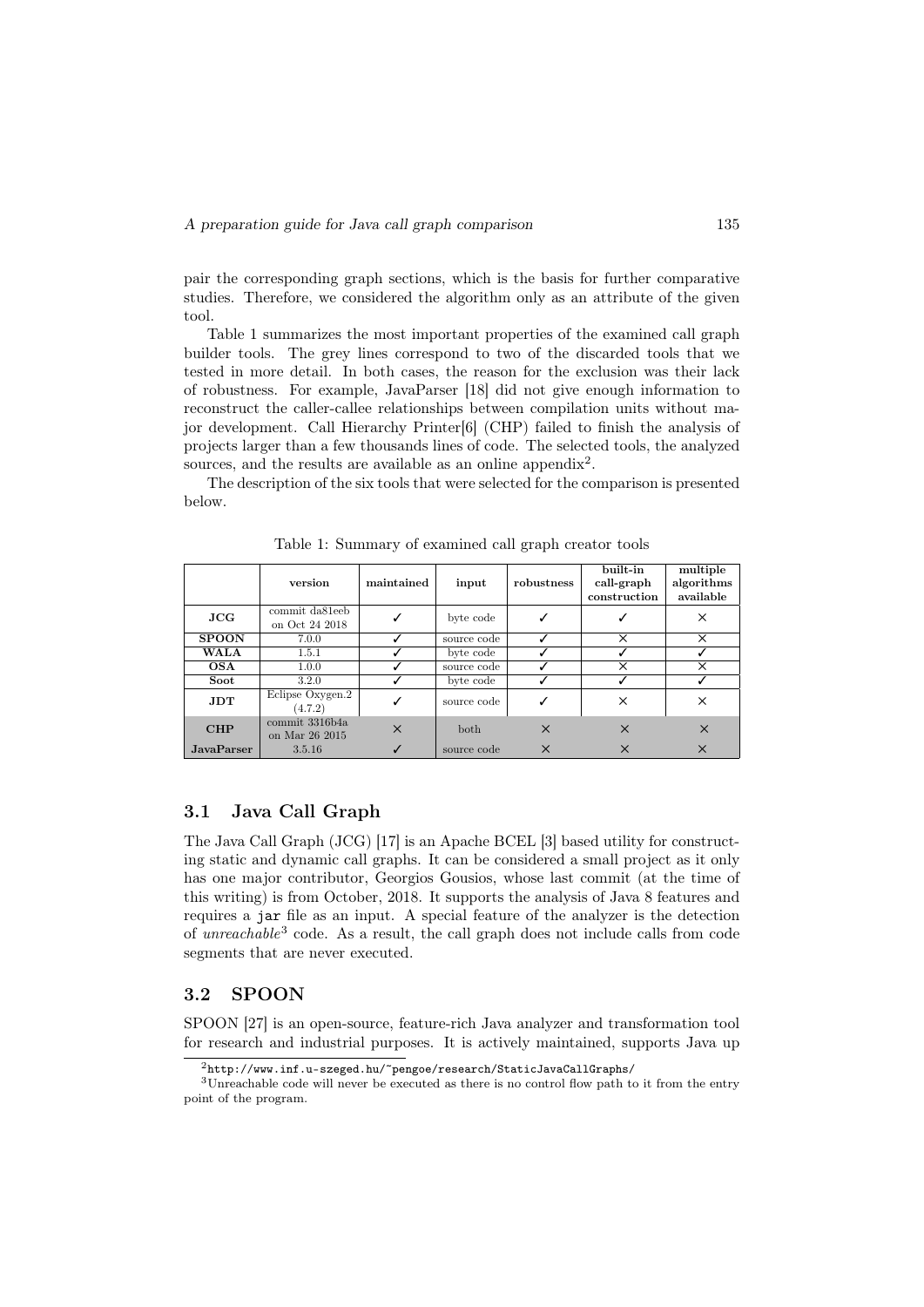to version 9, and while several higher-level concepts (e.g., reachability) are not provided "out of the box", the necessary infrastructure is accessible for users to develop their own. SPOON performs a directory analysis<sup>4</sup> of the source code and builds an AST-like metamodel, which is the basis for these further analyses and transformations. We extracted the call graph of our project by traversing this internal representation and collecting every available invocation information. The library is well-documented and provides a visual representation of its metamodel, which helped us in thoroughly studying its structure.

#### 3.3 WALA

WALA [36] is a static and dynamic analyzer for Java bytecode (supporting syntactic elements up to Java 8) and JavaScript. Originally, it was developed by the IBM T.J. Watson's Research Center; now it is actively developed as an open-source project. WALA has a built-in call graph generation feature with a wide range of graph building algorithms. We used the ZeroOneContainerCFA graph builder for our experiments, as it performs the most complex analysis. It provides an approximation of the Andersen-style pointer analysis [2] with unlimited objectsensitivity for collection objects. The generator has to be parameterized with the entry points from which the call graphs would be built. To make the results similar to the results of the other tools, we treated all the methods as entry points (instead of just the main methods). For other configuration options, we used the default settings provided in the documentation and example source codes.

#### 3.4 OpenStaticAnalyzer

OpenStaticAnalyzer (OSA) [26] is an actively maintained, multi-language static analyzer framework developed by the Department of Software Engineering at the University of Szeged. It calculates source code metrics, detects code clones, performs reachability analysis, and finds coding rule violations up to Java 8. Other languages such as Python and  $C#$  are supported as well. Besides the directory analysis of the source code, OSA is also capable of wrapping the build system (maven or ant) of the project under examination. This can make the analysis more precise as generated files will be handled too. Similarly to the above mentioned SPOON implementation, we extracted the call graphs by processing the AST-like inner representation of OSA.

#### 3.5 Soot

Soot [29] is a widely used language manipulation and optimization framework developed by the Sable Research Group at the McGill University. It supports analysis up to Java 9 and works on the compiled binaries. Although its official website<sup>5</sup> has

<sup>4</sup>The static analyser processes recursively every Java file in a given root folder

 $5$ https://www.sable.mcgill.ca/soot/soot\_download.html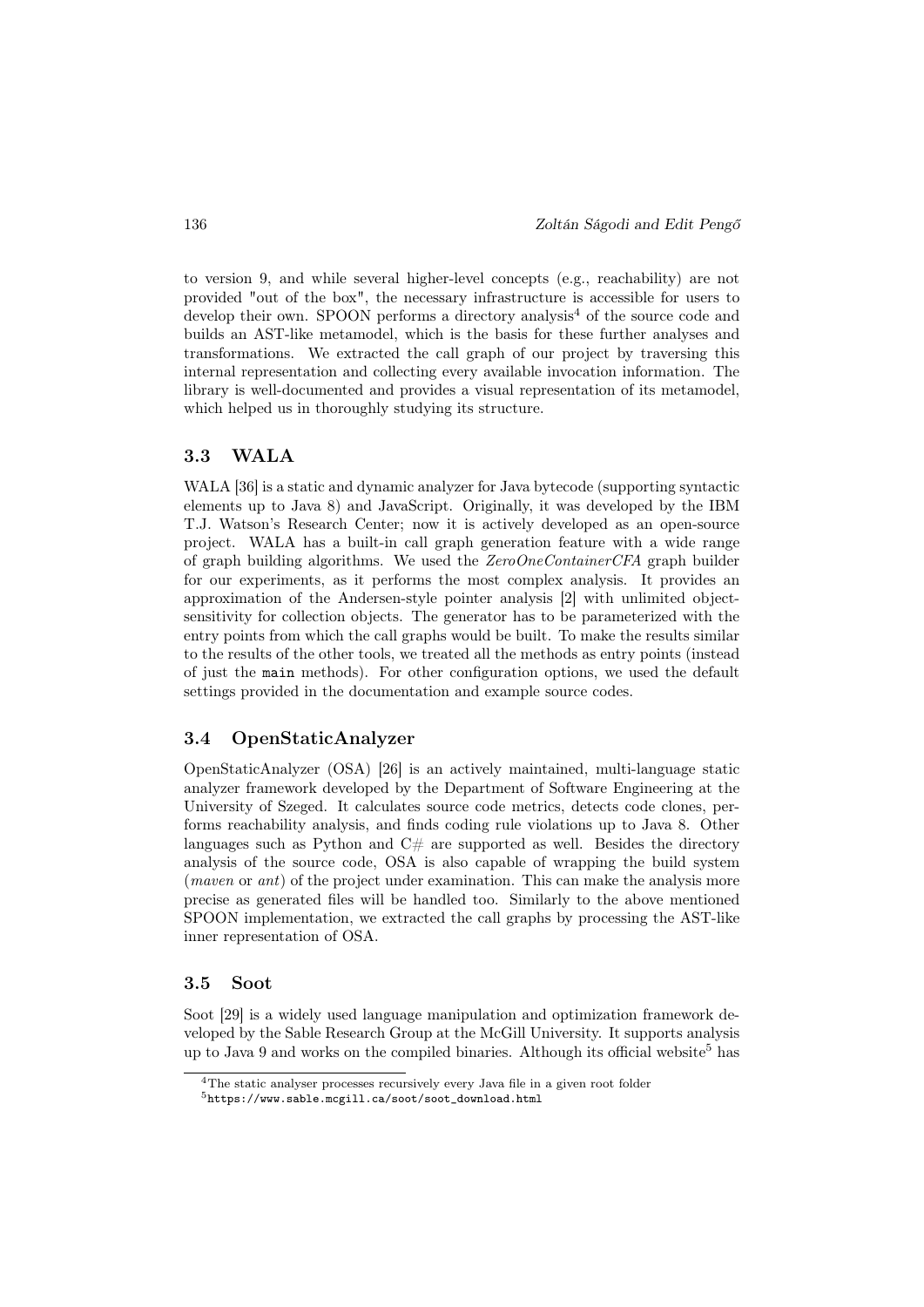the latest release from 2012, the project is active on GitHub, from where we acquired the 3.2.0 release, which was the latest version then. Like WALA, Soot also has a built-in call graph creator functionality. For the analysis of library projects the CHA algorithm was used for call-graph construction, while in case of standalone projects we used the SPARK framework, which employs a points-to analysis algorithm.

#### 3.6 Eclipse JDT

The Eclipse Java development tools (JDT) [10] is one of the main components of the Eclipse SDK [11]. It provides a built-in Java compiler and a full model for Java sources. We created a JDT based plugin for Eclipse Oxygen that supports even Java 10 code, to extract the call graph from the extensive, AST-like inner representation.

# 4 Refining the pairing mechanism

There are numerous elements that could cause differences in call graphs, as tools process language elements differently. In this section, we discuss what attempts we made to handle these differences and what were the benefits and downsides to each approach. In this article, the pairing mechanism is illustrated through the Apache Commons Math 3.6.1<sup>6</sup> project (208,876 KLOC). We are only using one project as an example, since our aim is to showcase the process itself, not to compare data. More analyzed projects are presented in the online appendix mentioned in Section 3.

#### 4.1 Overview of process

The following four subsections correspond to the process of developing a unified representation for Java method names. Figure 1 provides an overview of this development process. It was previously stated that the call graph creator tools produce the graphs in slightly different formats. Therefore, we had to implement a specific graph loader for each tool to handle the aspects of its method naming convention. A basic name pairing (1.) was introduced to treat the fundamental differences of the representations. However, anonymous language elements needed extra consideration for which the anonymous transformation method (2.) was developed. As the figure indicates this heuristical approach is not part of the final approach. We found that the anonymous transformation method could be improved by using line information (3.). This introduced a challenge in the handling of generic source code elements which had to be dealt with (4.). No other Java language elements were identified that impaired the pairing mechanism.

 $6$ http://commons.apache.org/proper/commons-math/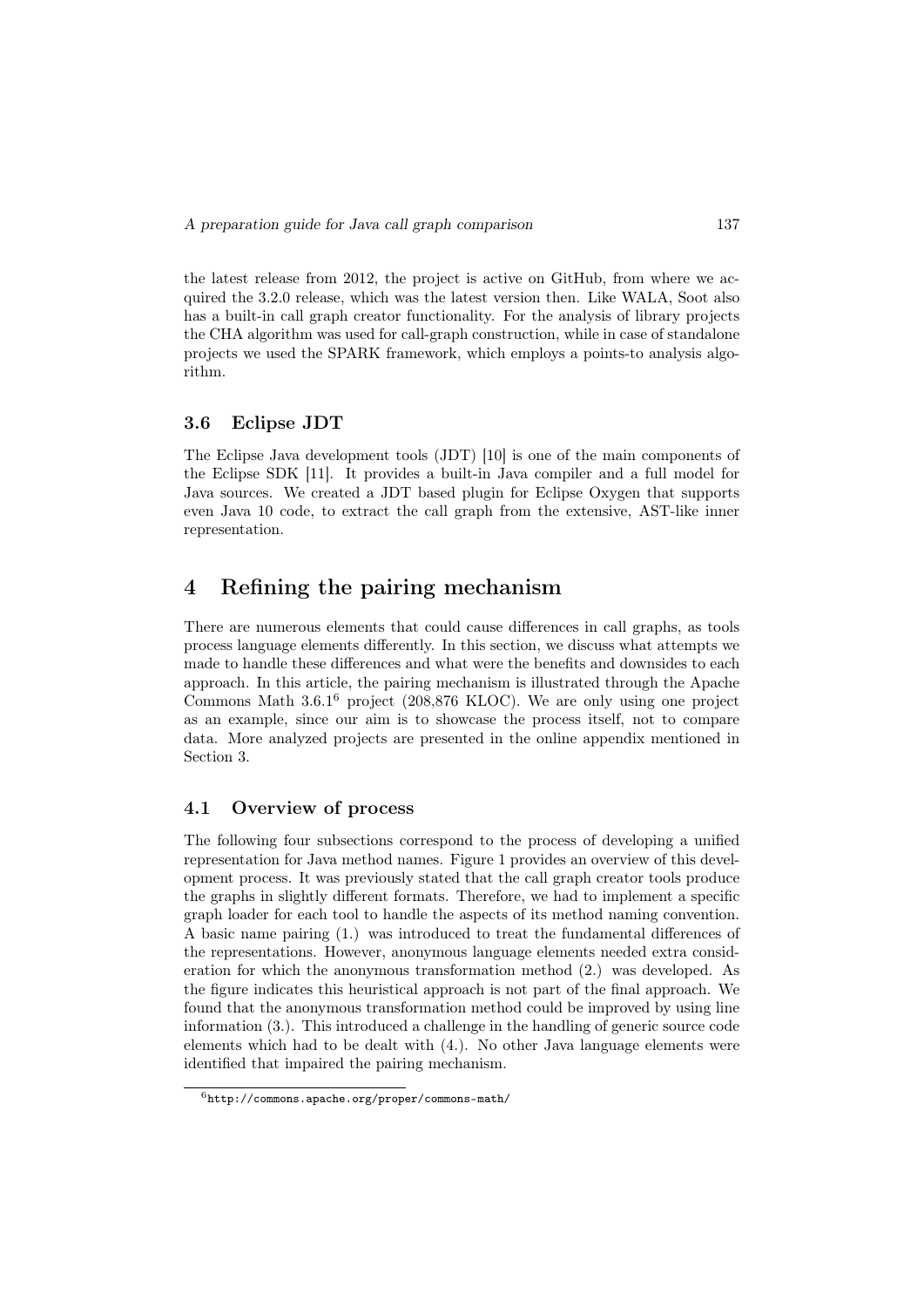

Figure 1: Development process

#### 4.2 Basic name pairing

In Java, methods can be distinguished by fully qualified names, which include the package name, the class name, the name of the method, and the list of the parameter types. The return value is not required for the identification, however, we encountered one case where it is indeed needed. According to the Java standard, overridden methods can differ in return type if the return-type-substitutability is satisfied, for example, the child class specializes the return type to a subtype. Some tools represent both the specialized and the not-specialized methods for a child class, although they only connect edges to one of them. Therefore, these rare cases could be easily detected.

Call graph comparison is based on identifying and matching the corresponding methods in each graph regardless of their representation. At first, we only used the method names produced by the static analyzers as basis of the method pairing. However, this was not enough because some fundamental features are represented differently, for example, some of the tools denote constructor methods with the class name, whilst others tag them with the name <init>. Therefore, we developed a common representation for the Java methods and as a first step of the comparison we transformed every call graph to this unified representation. Only the constructor methods, initializer blocks and other not-so-significant representational differences were subject to the name unification process. Instance initializer blocks are executed every time an instance of that class is created. They can be used to initialize class members. The Java compiler copies initializer blocks into every constructor. Therefore, initializer blocks can be used to share a block of code between multiple constructors. Byte code analyzer tools, such as WALA, represent initializer blocks as part of the constructor methods. However, source code analyzers such as SPOON represent the initialization blocks and the constructor methods with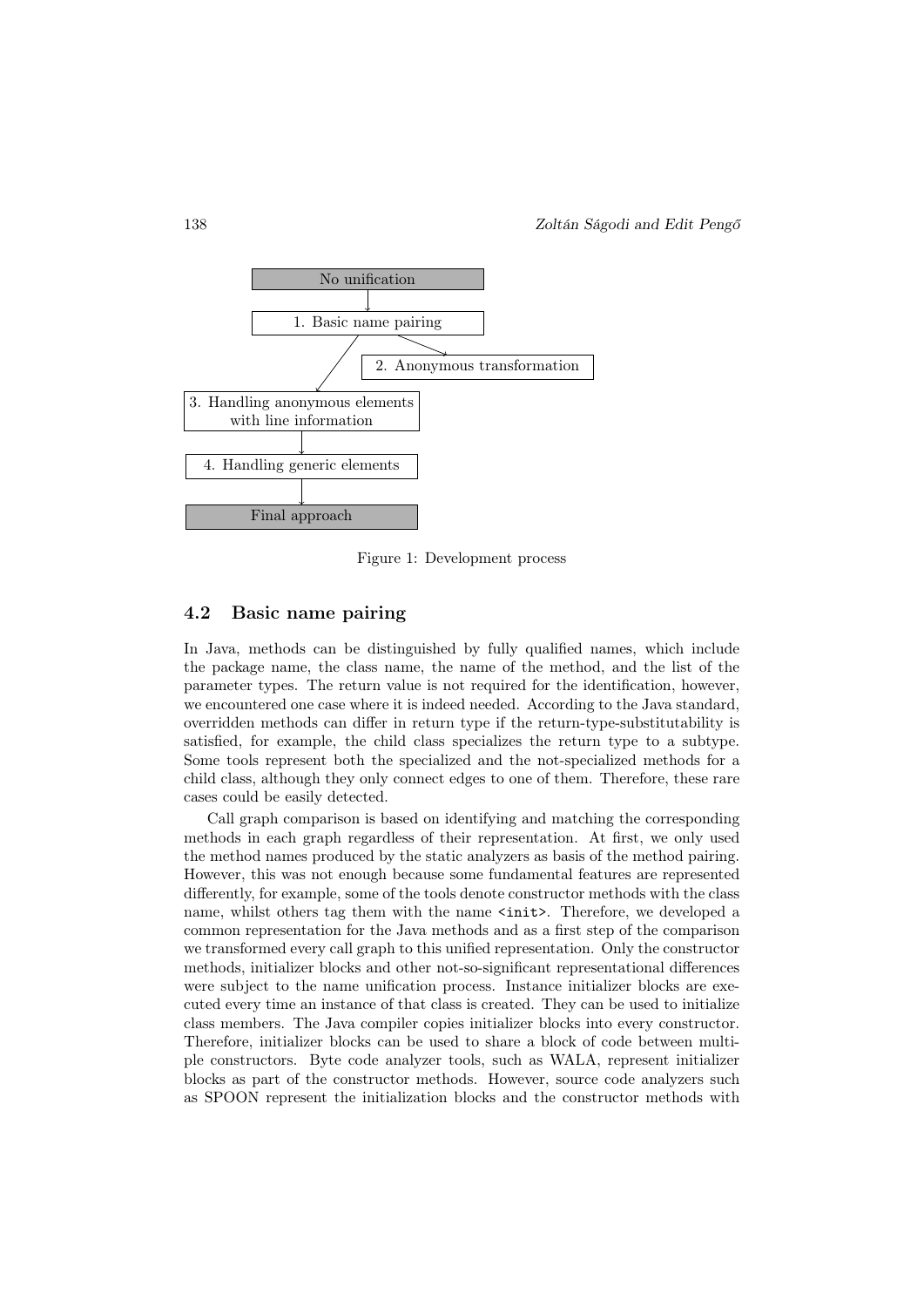separate nodes for the given class. Our basic name pairing method aggregates the nodes of initializers blocks with every constructor of that class, making it pairable with the constructor methods found in the compared graph. This functionality can be turned off with a command line option, if the user wishes.

Figure 2 - 4 help in understanding the process of basic name pairing. Figure 2 shows a sample code containing constructors and initializer blocks. The reason we only included these two language elements in the sample code is because during basic name pairing only they require special consideration. The call graphs of the sample code are portrayed in Figure 3. These are produced by two of the tools, SPOON and WALA. The grey nodes belong to SPOON's graphs, the white ones belong to WALA's graph. As described in the previous paragraph, SPOON represents initializer blocks with separate nodes, while WALA treats them as part of the constructor methods, which causes a slight discrepancy between the two graphs. For this reason, during our pairing mechanism we aggregate the nodes of the initializer blocks with constructor nodes to ensure that none of them remain without a pair. A method name unification is also performed on each of the nodes. The results of the aggregation and the unification process can be seen in Figure 4. The borders of the rectangles indicate which nodes are paired between the two graphs. Two nodes are paired if their names match character by character.

```
class Test {
  Integer i ;
  public Test () {}
  public Test (String s) {}
  {
      = new Integer (89);
  }
}
```
Figure 2: The basic name pairing in action: sample code



Figure 3: The basic name pairing in action: input graphs

Table 2 summarizes the results of this initial attempt on the Commons Math project. The diagonal elements in bold show the number of different methods found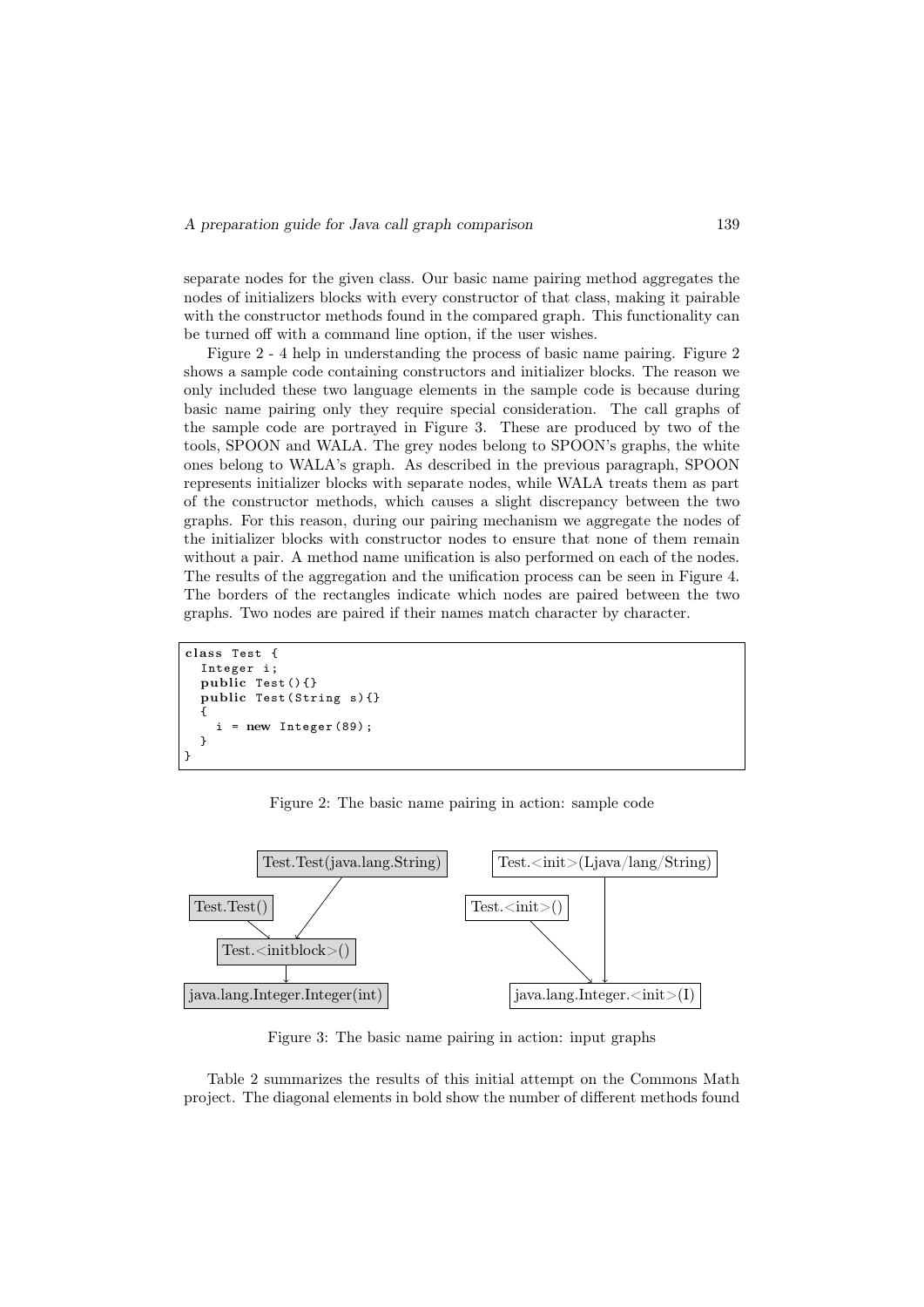

Figure 4: The basic name pairing in action: produced pairings

by each static analyzer tool. Every other cell in a row is a percentage that displays what percentage of the given tool's methods was found by the tool in the column.

|              | Soot     | <b>OSA</b> | <b>SPOON</b> | JCG    | <b>WALA</b> | <b>JDT</b> |
|--------------|----------|------------|--------------|--------|-------------|------------|
| Soot         | 4,022    | 51.24\%    | 52.76%       | 57.46% | 57.36%      | 50.97%     |
| <b>OSA</b>   | $24.4\%$ | 8,446      | 100,00%      | 96.39% | 80.88%      | $91.13\%$  |
| <b>SPOON</b> | 24.77%   | 98.5%      | 8,551        | 96.55% | 81.24%      | 89.81%     |
| JCG          | 23.22\%  | 81.81\%    | 83.24\%      | 9,951  | 75.82%      | 75.98%     |
| <b>WALA</b>  | 27.47\%  | 81.33%     | 83.02%       | 89.83% | 8,399       | 83.09%     |
| JDT.         | 21.41\%  | $80.37\%$  | 80.43%       | 78.95% | 72.87%      | 9,577      |

Table 2: Results of the basic name pairing

Looking at the table, it becomes apparent that the column of Soot contains quite low values. Soot found half of the methods compared to the other analyzers, therefore, its highest possible percentage is at about 50% - 60%. The reason for this discrepancy lies in the algorithmic differences between the tools, however, analyzing this is not the subject of the current paper.

#### 4.3 Anonymous transformation

The basic name pairing cannot handle every Java language feature. One of them is the anonymous source code elements.

An anonymous class is an inner class without a name. It is useful when the programmer needs one instance of a class or interface with only certain overridden methods, so the actual subclass creation can be avoided. Lambda methods can be considered anonymous, however, most analyzers denote them with their interface name. Anonymous source code elements have a non-standardized, compiler generated name, meaning that static analyzers can name the same code element differently. Inner classes have a '\$' sign in their name appended right after the name of the outer class. The '\$' sign is followed by the name of the inner class.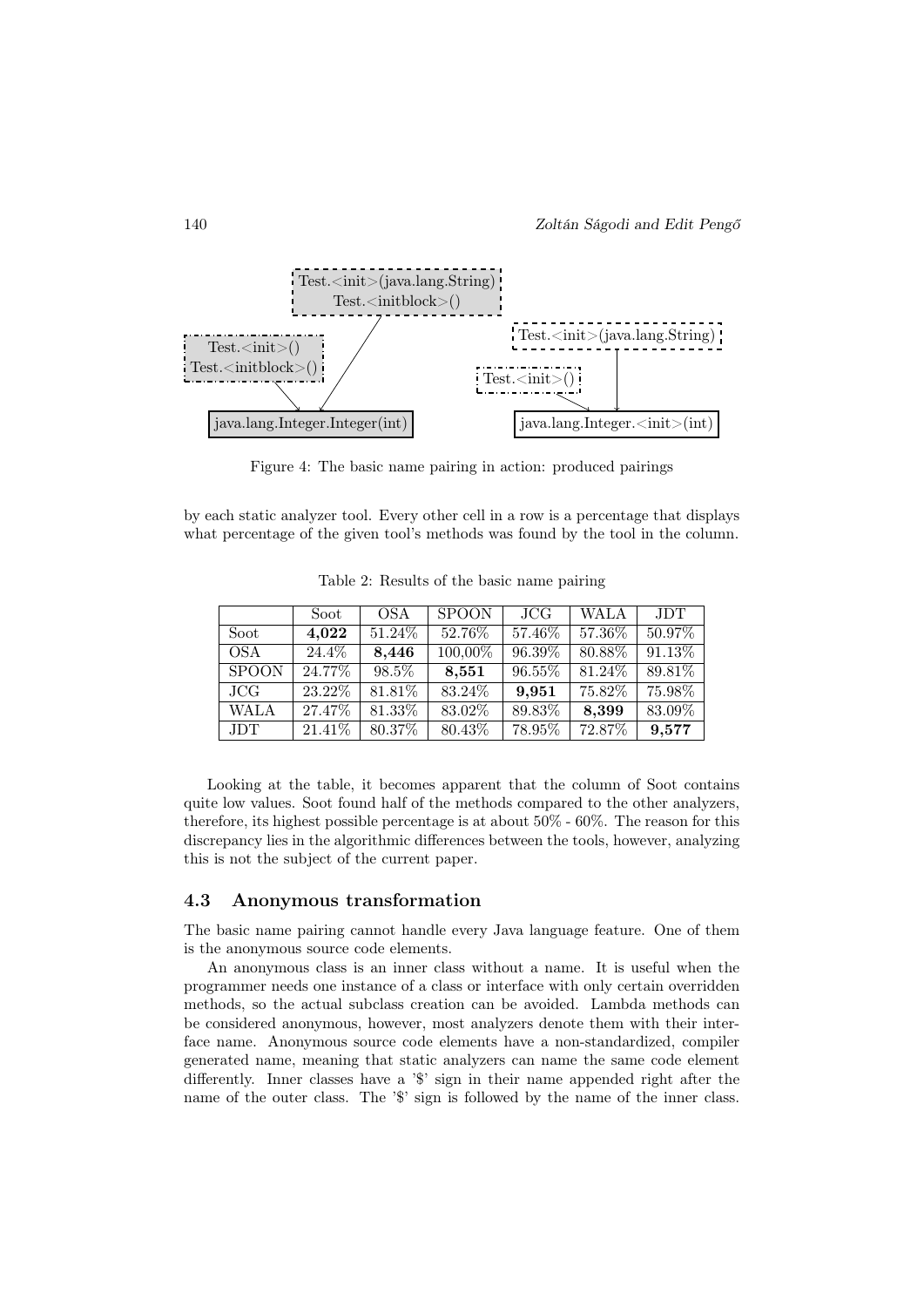In case of anonymous classes, a number is present after the '\$' sign, however, the numbering is not consistent among the compilers and analyzer tools. Both global, project-wise numbering, and class level numbering is possible. The order of the numbering can also make a difference in the output of the tools. It is clear that our basic pairing approach that was introduced in the previous subsection is not sufficient for pairing anonymous code elements.

The transformation simply means that during the name unification process we replace the varying number after the '\$' sign with a constant string. This means that multiple anonymous elements in a class will be aggregated into one, which is the explanation of smaller method numbers in the diagonal of Table 3. For example, if a class has multiple anonymous classes, all of them will be transformed for the unified anonymous class, causing a loss in the accuracy of the pairing. For projects that do not rely on anonymous classes very much - i.e. in a class there is at most one anonymous element - this heuristical approach is acceptable.

```
class AnonymousTest{
  public void print () {
    //\ldots}
}
class Test{
  public static void main (String args []) {
    AnonymousTest t1 = new AnonymousTest () {
      @Override
      public void print () {
         1/...
      }};
    AnonymousTest t2 = new AnonymousTest () {
      @Override
      public void print () {
         1/\ldots}};
  }
}
```
Figure 5: Sample code containing two anonymous classes

Figure 5 shows an example code containing two anonymous classes. Figure 6 portrays a call graph constructed from this code (left side) and the class-level aggregation of anonymous code elements after the anonymous transformation (right side). If this code snippet is part of a larger project, then the two anonymous classes may not have the same numbering in all of the produced call graphs. However, after the aggregation the unified anonymous nodes can be paired.

Table 3, that is constructed similarly to Table 2, shows the results of the method pairing improved with anonymous transformation. The green cells highlight those percentages that are higher compared to Table 2.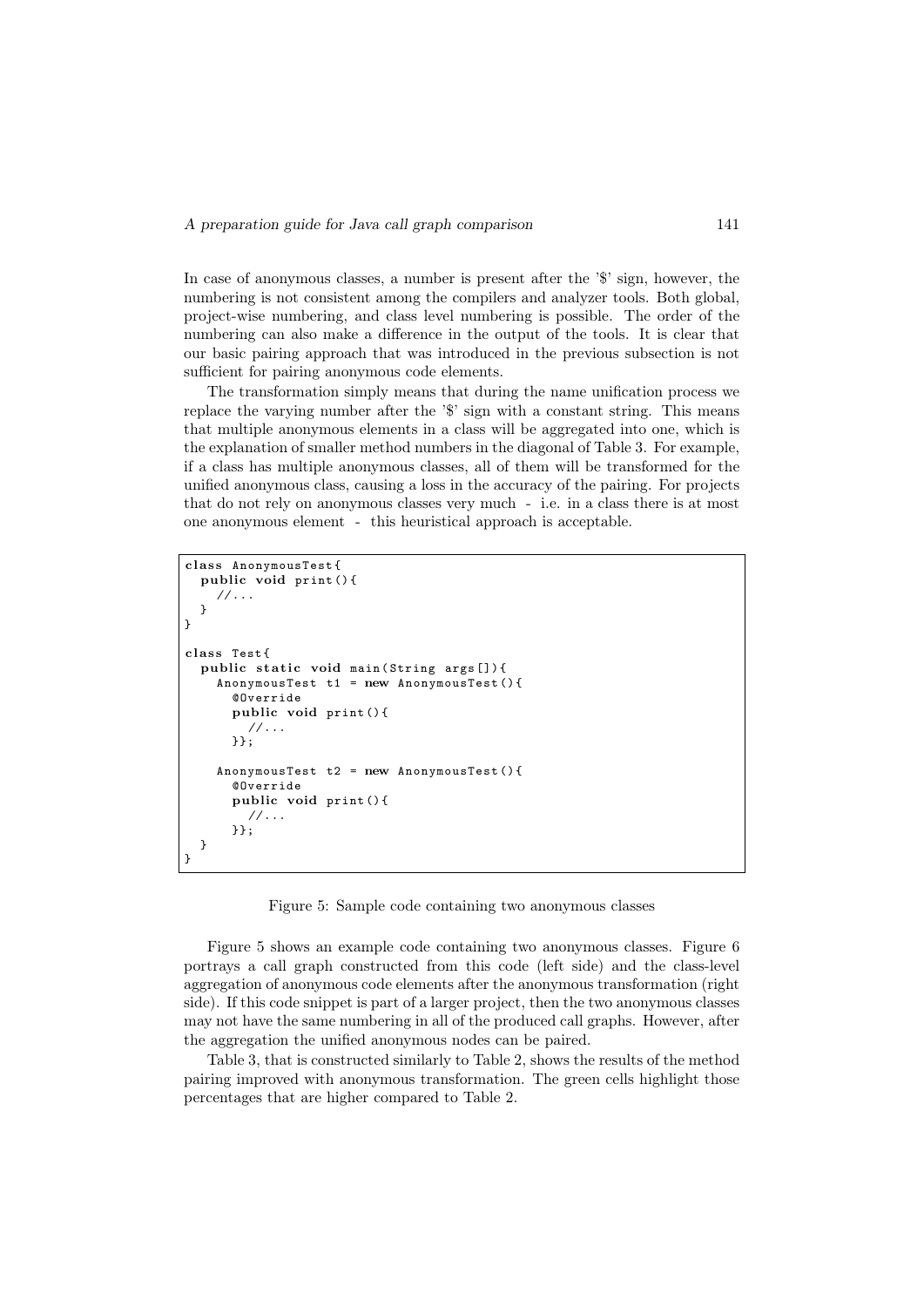

Figure 6: The process of anonymous transformation. The original graph is on the left, the transformed version is on the right side

|              | Soot    | OSA       | <b>SPOON</b> | JCG.    | <b>WALA</b> | <b>JDT</b> |
|--------------|---------|-----------|--------------|---------|-------------|------------|
| Soot         | 3897    | 51.78%    | 53.09%       | 56.58%  | 56.38%      | 54.68%     |
| OSA          | 24.23\% | 8329      | 100,00%      | 96.96%  | 81.23\%     | 94.38%     |
| <b>SPOON</b> | 24.54\% | 98.81\%   | 8406         | 97.25\% | 81.68%      | 93.42\%    |
| JCG.         | 22.56\% | $82.61\%$ | 83.94%       | 9776    | 75.39%      | 78.71%     |
| <b>WALA</b>  | 26.75\% | 82.39%    | 83.97%       | 89.75%  | 8212        | 86.79%     |
| JDT.         | 22.58%  | 83.3%     | 83.46\%      | 81.54%  | 75.52%      | 9437       |

Table 3: Results of the anonymous transformation

#### 4.4 Employing line information

We concluded that the previous heuristical solution should and could be improved, so that anonymous source code elements could be paired independently. It was a self-evident idea to include the line information in order to improve the accuracy of the method matching. However, we soon found out that the line information does not provide a perfect solution for the problems of method pairing because it is not as consistent among static analyzers as it was expected.

One obvious difficulty is that some of the tools process the source files themselves, while others work on the already compiled class files. Source code analyzers provide line information to the beginning and end of the method declaration. Byte code analyzers give the line information for the first statement of the method in question. In case of an empty method, the line information of the ending of the method declaration is present. This difference can be overcome by interval testing. Moreover, not every method has line information because they are compiler generated or they are part of the Java library. In other cases, only some of the tools can provide line information for a method. In addition to these difficulties, we realized that in a few cases tools provide the line information of the beginning of the class definition for some methods. These are inherited methods, whose return type was specialized by the child class (as it was described in the beginning of Section 4.2). As a consequence, some methods that certainly differ have the same line information.

Seeing these difficulties, it is clear that we cannot rely on line information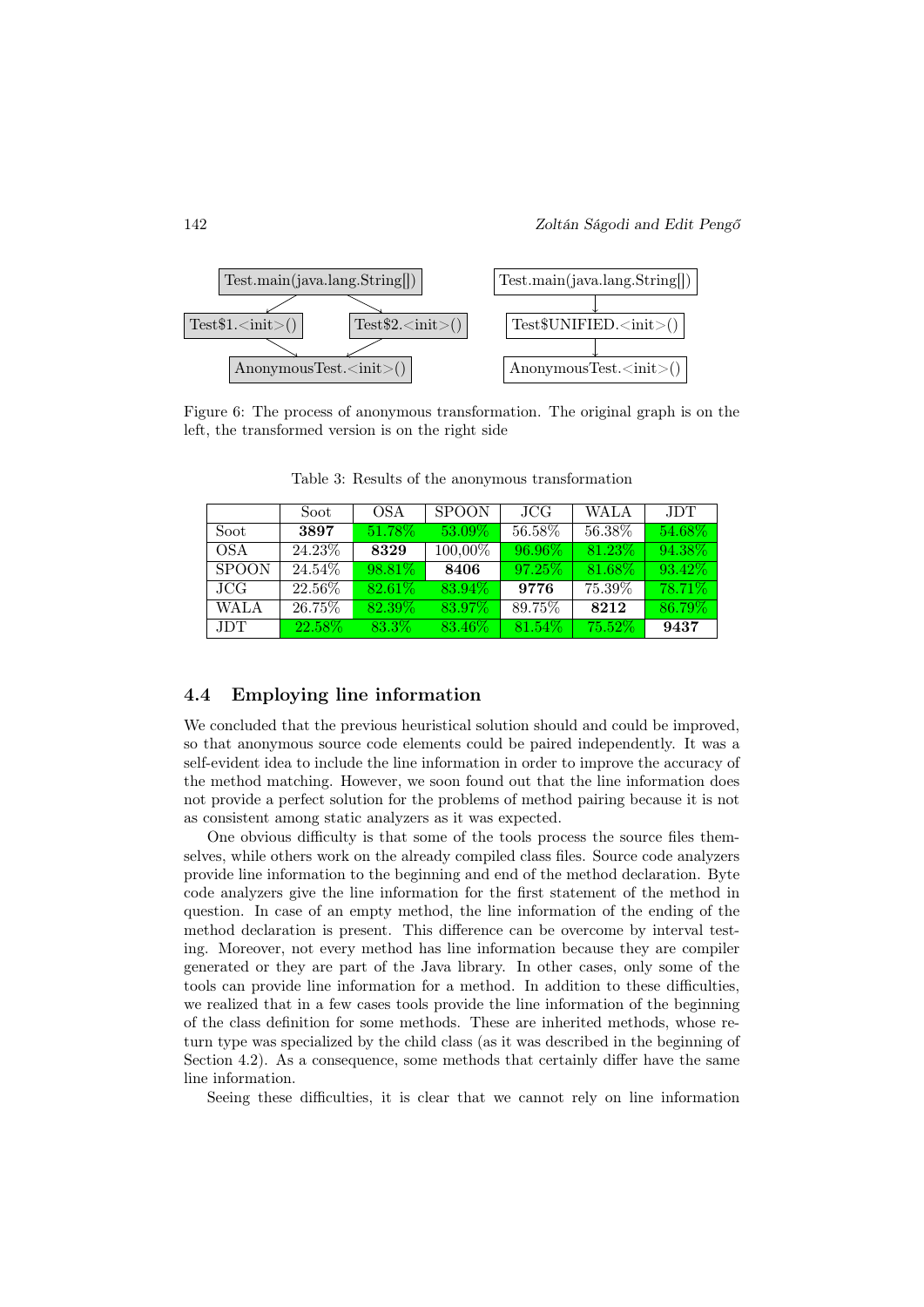blindly, because it would misguide the pairing mechanism. Therefore, the usage of line information was restricted only for anonymous and generic source code elements, whilst, for traditional methods, the name-wise pairing was used. The challenge of anonymous elements has already been discussed. In their case, we used only the line information for matchmaking. Generic elements raised a new type of issue that is introduced in the next section.

Figure 7 depicts the pseudocode of the line information based anonymous pairing. The condition on line 23 is true if the package names of the two methods are equal, and the class and method names only differ after the \$ sign (anonymous

```
1 / *2 The method returns true if two nodes (methods) considered equal
              according to their line information
 3 \times 14 func checkLineInfo (m1 , m2 )
 5 if m1.endLine NOT valid
 6 m1 . endLine = m1 . startLine
           end
 \overline{8}9 if m2.endLine NOT valid<br>0 m2.endLine=m2.startLi
              m2. endLine=m2. startLine
 11 end
 \vert2
 13 return ( m1 . startLine <= m2 . startLine AND m1 . endLine >= m2 . endLine
                  ) OR (m1.startLine \ge m2.startLine AMD m1.endLine \le m2.
                  endLine )
 14 end
 |5<br>|6
 16 /*<br>17 Th
       This method returns true if the given nodes (methods) are
              considered equal otherwise false
 18 */
19 func anonymousPairing (m1, m2) //m1 and m2 are anonymous methods<br>20 begin
\begin{array}{cc} 20 & \texttt{begin}} \texttt{.} \end{array}21 isEqual=false<br>
22 if line-info<br>
23 if m1 diffe<br>
24 if checkL
           if line-info available
              if m1 differs m2 only in anonymous names
24 if checkLineInfo(m1, m2)<br>25 for i in m1.parameterC
25 for i in m1.parameterCount<br>26 ff m1.param[i] NOT equal
26 if m1.param[i] NOT equals m2.param[i]<br>27 return false<br>28 end<br>29 end
                             return false
                          end
\begin{array}{ccc} 29 & \hspace{1.5cm} & \hspace{1.5cm} & \hspace{1.5cm} & \hspace{1.5cm} & \hspace{1.5cm} & \hspace{1.5cm} & \hspace{1.5cm} & \hspace{1.5cm} & \hspace{1.5cm} & \hspace{1.5cm} & \hspace{1.5cm} & \hspace{1.5cm} & \hspace{1.5cm} & \hspace{1.5cm} & \hspace{1.5cm} & \hspace{1.5cm} & \hspace{1.5cm} & \hspace{1.5cm} & \hspace{1.5cm} & \hspace{1.5cm} & \hspace{1.5cm}\begin{array}{cc} 30 & \hspace{1.5cm} \texttt{isEqual} = \texttt{true} \ 31 & \hspace{1.5cm} \texttt{end} \end{array}end
32 end
\begin{array}{cc} 33 & & \texttt{end} \ 34 & & \texttt{ret} \end{array}return isEqual
35 end
```
Figure 7: The pseudocode of the line information based anonymous pairing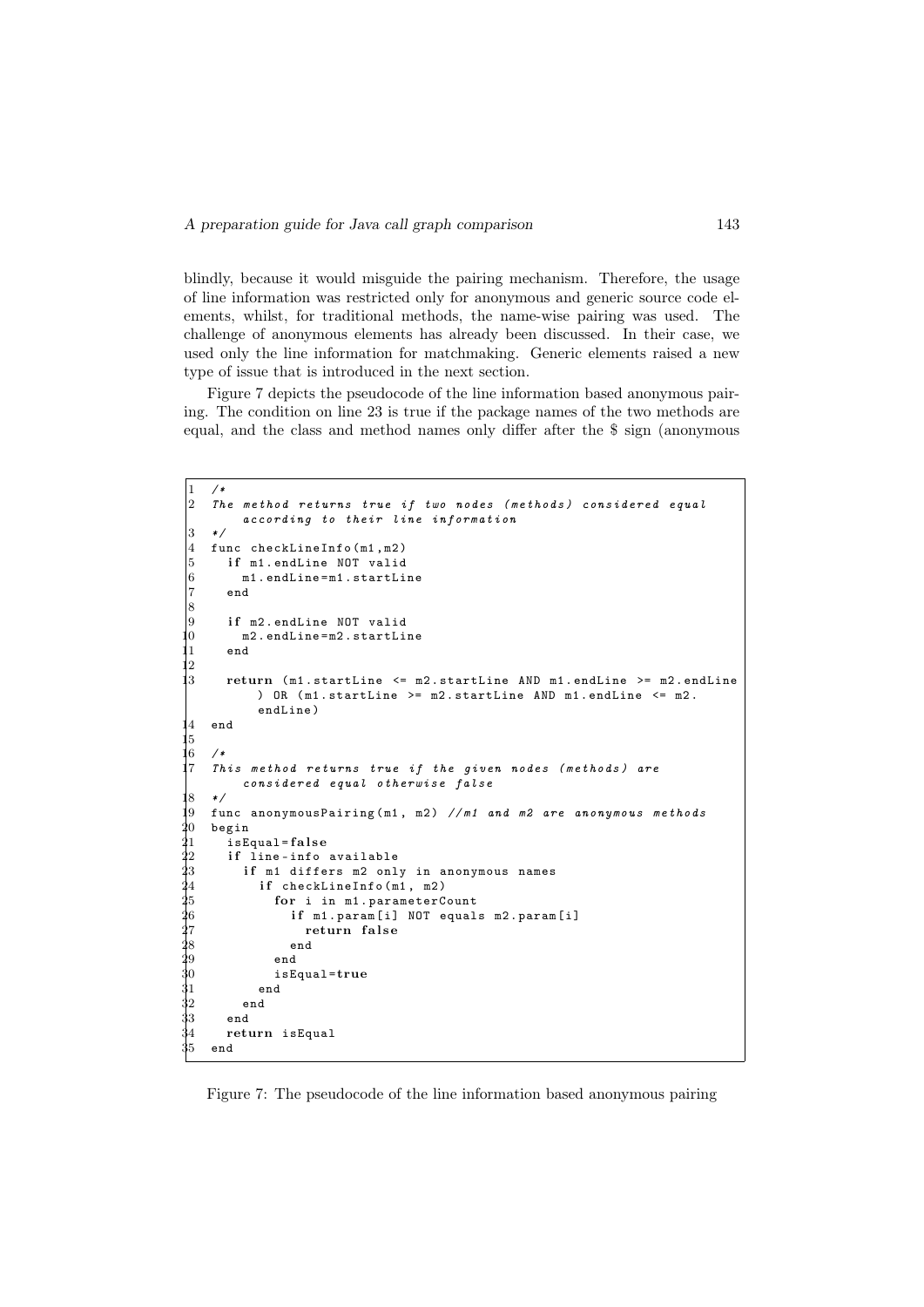part). On line 24 we check if the two methods are the same according to the line information. Byte code analyzers provide the line information of the first statement of the examined method, while source code analyzers detect the method declaration. Moreover, some tools consider the comment in front of a method as part of its declaration, making the line-information of a method even more diverse. Method checkLineInfo depicts how the interval checking of the line information of two methods is done. If a tool does not provide end line number for the methods it will be initialized with the number of the start line. The equality of the parameter lists is examined on line 25-29, although, it is not necessary if we consider the provided line information valid.

Table 4 shows the improvement of results compared to the basic name-wise pairing that is summarized in Table 2. In case of Soot and WALA we can see a slight decrease in the number of methods. It is because these tools - erroneously provided the same line information for some anonymous methods, therefore, they could not be handled separately. The approach best improved the pairing of the JDT as this is the most reliable tool for providing line information.

|             | Soot    | OSA.      | <b>SPOON</b> | JCG       | <b>WALA</b> | <b>JDT</b> |
|-------------|---------|-----------|--------------|-----------|-------------|------------|
| Soot        | 3,976   | 51.84\%   | 53.37%       | 56.97%    | 56.87%      | 54.83%     |
| <b>OSA</b>  | 24.4\%  | 8,446     | 100,00%      | 96.39%    | 80.88%      | 93.27%     |
| SPOON       | 24.77%  | 98.5%     | 8,551        | 96.55%    | 81.24\%     | 92.13%     |
| JCG         | 22.76\% | 81.81\%   | 83.24\%      | 9,951     | 75.19\%     | 77.96%     |
| <b>WALA</b> | 27.12\% | 81.95%    | 83.65%       | 89.76%    | 8,336       | 86.32%     |
| JDT.        | 22.76%  | $82.26\%$ | $82.5\%$     | $81.01\%$ | $75.14\%$   | 9,577      |

Table 4: Results of the transformation based on line information (anonymous)

#### 4.5 Strategy for handling generic elements

As the previous subsection indicated, generic source code elements need extra consideration during the pairing mechanism. Java generic classes and methods were introduced in JDK 5.0. They allow programmers to specify a set of methods and a set of types with only one method and class declaration, respectively. A single generic method can be called with arguments of various types. One important trait of generic classes is that they can be parameterized differently during instantiation. Generic type parameters can be bounded, which restricts the types that are allowed to be passed.

Static analyzers represent generic elements in the call graph in various ways. Table 5 shows the diversity of representations after the method name unification. It can be seen that the tools represent them with varying accuracy. Sometimes generic parameters are represented by the prototype that is present in the declaration, optionally involving the type restriction too (e.g., SOOT). In other cases, the type of the actual parameter is used, that is, the tool represents the same generic method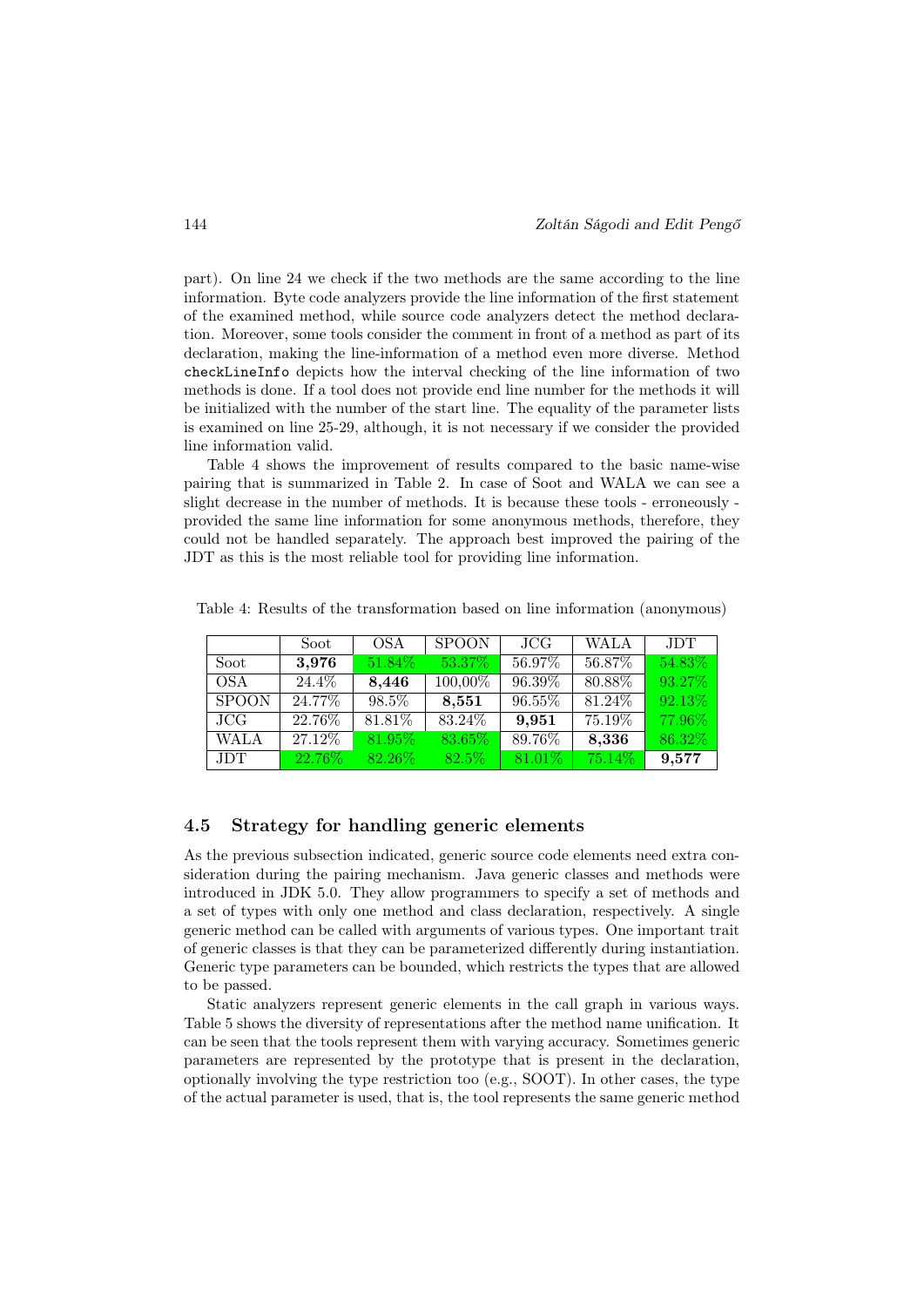with multiple nodes but with differing generic parameters.

| Declared     | <t, child2="" extends="" k=""> Generic2<child2, generic1<child2=""> &gt;</child2,></t,> |
|--------------|-----------------------------------------------------------------------------------------|
| method       | methodGen(K c, Generic1 <k> g, Class<? >objects)</k>                                    |
| Usage        | methodGen(new Child2(), new Generic1 <child2>(), Integer.class)</child2>                |
|              | Representations                                                                         |
| JCG          | methodGen(Child2,Generic1,java.lang.Class[])                                            |
| <b>WALA</b>  | Generic2 methodGen(Child2, Generic1, java.lang.Class)                                   |
| OSA          | Generic2 methodGen(Child2, Generic1, java.lang.Class)                                   |
| Soot         | Generic2 methodGen(Child2, Generic1, java.lang.Class[])                                 |
| <b>SPOON</b> | methodGen(K extends Child2, Generic1, java.lang.Class[])                                |
| <b>JDT</b>   | Generic2 <interface, generic1=""></interface,>                                          |
|              | methodGen(K,Generic1 <interface>, java.lang.Class<? >[])</interface>                    |

Table 5: Various representations of a generic method

The ideal solution would be to pair the corresponding generic methods to each other, but because of the variety of the notations, matching them only through the basic pairing process caused inaccuracies. Although the package, class, and method names are the same, even the number of parameters are the same, the type of the parameters can differ. Unlike in the case of anonymous methods, it is not always possible to decide whether a generic method is generic or not, based on its name alone. Therefore, the line information is needed to decide if two methods with the same name and number of parameters correspond to the same generic method. If the line information is the same as well, then the two nodes apply to the same generic method. This heuristical assumption has a threat to validity if the tool provides false line information. What is more, the pairing is not possible if no line information is given. The pseudocode of the pairing algorithm for generic elements is shown in Figure 8. The checkLineInfo method is the same as in Figure 7. The heuristical method for matching the generic parameters is on line 11-15. As our pairing approach currently does not utilize the class hierarchy of the analyzed project, only a conservative matching is allowed with generic wildcards such as K, T, E... and with java.lang. Object, which is a base class for every other class. The reason for this conservative solution is that we want to avoid accidental matching of overridden methods. The manual validation proved this approach to be sufficient. Combining line information with generic elements caused another type of problem, which is summarized in Figure 9.

Figure 9 shows two static analyzers, Tool 1 and Tool 2 (denoted by grey ellipses) and methods they detected during analysis (denoted by white ellipses). The analyzed source code contains a generic method, <T> void goo(T t) and two normal methods, void foo(int a, int b) and void foo(int a). Tool 1 represents goo in the call graph only with one node. As there is no restriction on the type, the tool denotes the parameter type as an Object. In contrast to this, Tool 2 associates three nodes to method goo based on the type of the actual parameters it was called with. All goo nodes have the same line information. The matching of the foo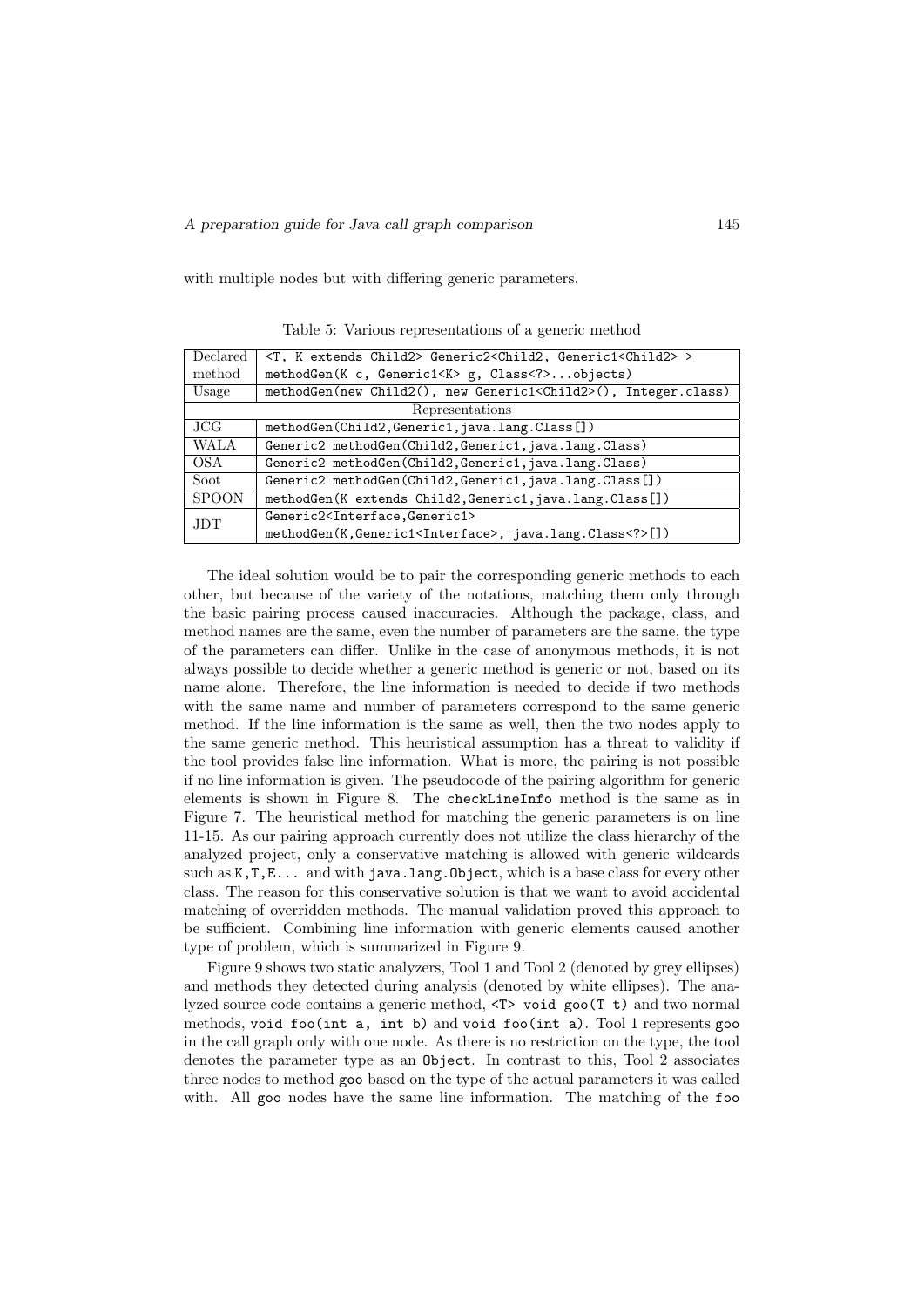146 Zoltán Ságodi and Edit Pengő

```
1
 \left| \frac{2}{3} \right|This method returns true if the given nodes (methods) are
              considered equal otherwise false
 4 */
 5 func anonymous Pairing (m1, m2)<br>6 begin
 \begin{matrix} 6 & \texttt{begin}} 7 & \texttt{isE} \end{matrix}7 isEqual=false<br>8 if line-info
 8 if line-info available<br>9 if checkLineInfo(m1
 9 if checkLineInfo (m1, m2)<br>0 for i in m1.parameterC
                   for i in m1. parameterCount
 1 if (m1.param[i] equals m2.param[i] OR<br>2 m1.param[i] is java.lang.Object OR
 12 m1. param [i] is java.lang. Object OR<br>3 m2. param [i] is java.lang. Object OR
 13 m2. param [i] is java.lang. Object OR<br>14 m1. param [i] is GENERIC_WILDCARD OR
                            14 m1 . param [ i] is GENERIC_WILDCARD OR
 15 m2. param [i] is GENERIC_WILDCARD)<br>
15 m2. param [i] is GENERIC_WILDCARD is<br>
15 else
                           16 isEquals =true
 |7 else<br>|8 is
 18 isEquals=false<br>19 break
\begin{array}{ccc} 19 & \text{break} \ 20 & \text{end} \ 21 & \text{end} \end{array}end
\begin{array}{ccc} 21 & & \text{end} \ 22 & & \text{end} \ 23 & & \text{end} \ 24 & & \text{return} \end{array}end
          end
\frac{24}{25} return isEqual
      end
```
Figure 8: The pseudocode of the line information based generic pairing

methods is obvious, as both of them are represented with one node each. This is not the case with the pairing of method goo. The left side of the figure shows a possible matching of the nodes of Tool 1 to the nodes of Tool 2. The pairing of goo is denoted with a dashed line, as other matches would be possible if it was allowed to pair one method to multiple others. The right side of the figure shows the opposite direction: the matching of the nodes of Tool 2 to the nodes of Tool 1. It can be seen that all goo nodes will be paired to the same node in the graph of Tool 1, because there is no other option. As a consequence, there is asymmetry in the results depending on the direction from which we start pairing the nodes.

This described pairing anomaly can be resolved in multiple ways. One solution is to use the results as they are, without any further modifications. This approach emphasizes the differences between the tools' capabilities. Another option is to keep only those node-matchings that can be found from both directions. Finally, we can collect every possible pairing from both directions and put them into a union. The union pairing was the solution we decided to use. Table 6 summarizes the results of this approach. The structure of the table is similar as before, the green cells highlight the higher percentages compared to Table 4. There is a decrease in the number of methods because we counted the corresponding generic methods as one.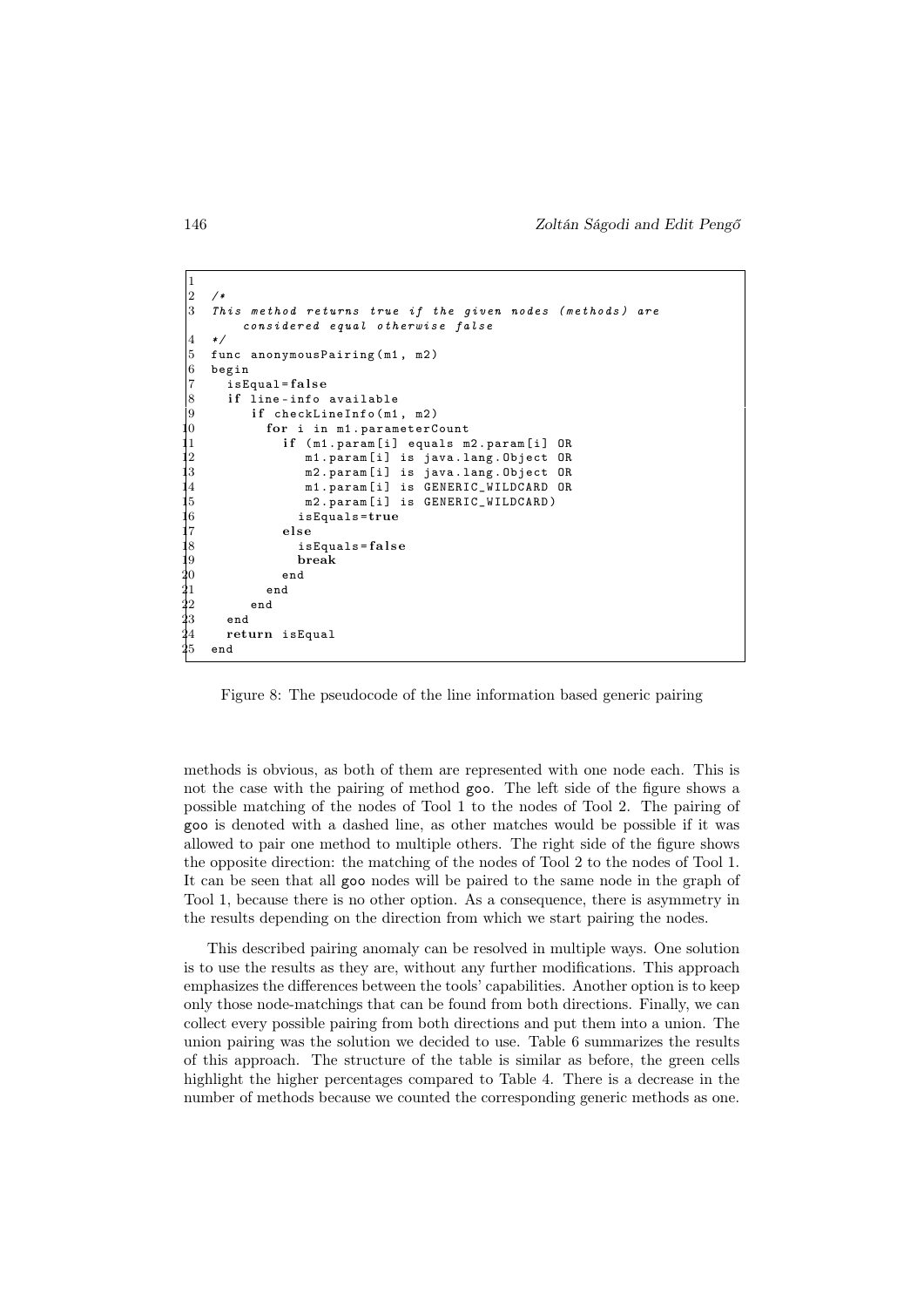#### A preparation guide for Java call graph comparison 147



Figure 9: Pairing anomaly

Table 6: Results of the transformation based on line information (anonymous and generic elements)

|              | Soot     | <b>OSA</b> | <b>SPOON</b> | JCG    | <b>WALA</b> | <b>JDT</b> |
|--------------|----------|------------|--------------|--------|-------------|------------|
| Soot         | 3,969    | 51.85%     | 53.39%       | 56.97% | 56.97%      | 55.1\%     |
| <b>OSA</b>   | 24.38%   | 8,441      | 100,00%      | 96.39% | 80.9%       | 95.53%     |
| <b>SPOON</b> | 24.75%   | 98.5%      | 8,545        | 96.55% | 81.26%      | 94.36%     |
| JCG          | 22.76%   | 81.93%     | 83.36%       | 9,928  | 75.18%      | 79.97%     |
| <b>WALA</b>  | 27.16%   | 81.99%     | 83.69%       | 89.74% | 8,332       | 88.02%     |
| <b>JDT</b>   | $23.1\%$ | 85.83%     | 86.07%       | 84.52% | 77.05%      | 9,547      |

#### 4.6 Remaining differences

Table 6 shows that we could not achieve 100% pairing for the tools, a significant number of nodes remained unmatched. We manually investigated the root causes for this, in order to find possible ways to improve our pairing mechanism. However, our in-depth examination revealed that most of the unmatchings cannot be resolved. The reasons for the differences can be categorized as follows:

- A tool detects a method type that other tools do not represent, therefore some nodes will not have images in the other tools' graph.
	- Soot represents much more static initializer nodes then other tools.
	- WALA places more Java library nodes and calls into the generated call graphs.
	- SPOON represents Java static field initialization with a unique node.
- The methods that can be found in the bytecode slightly differ from the methods of the source code.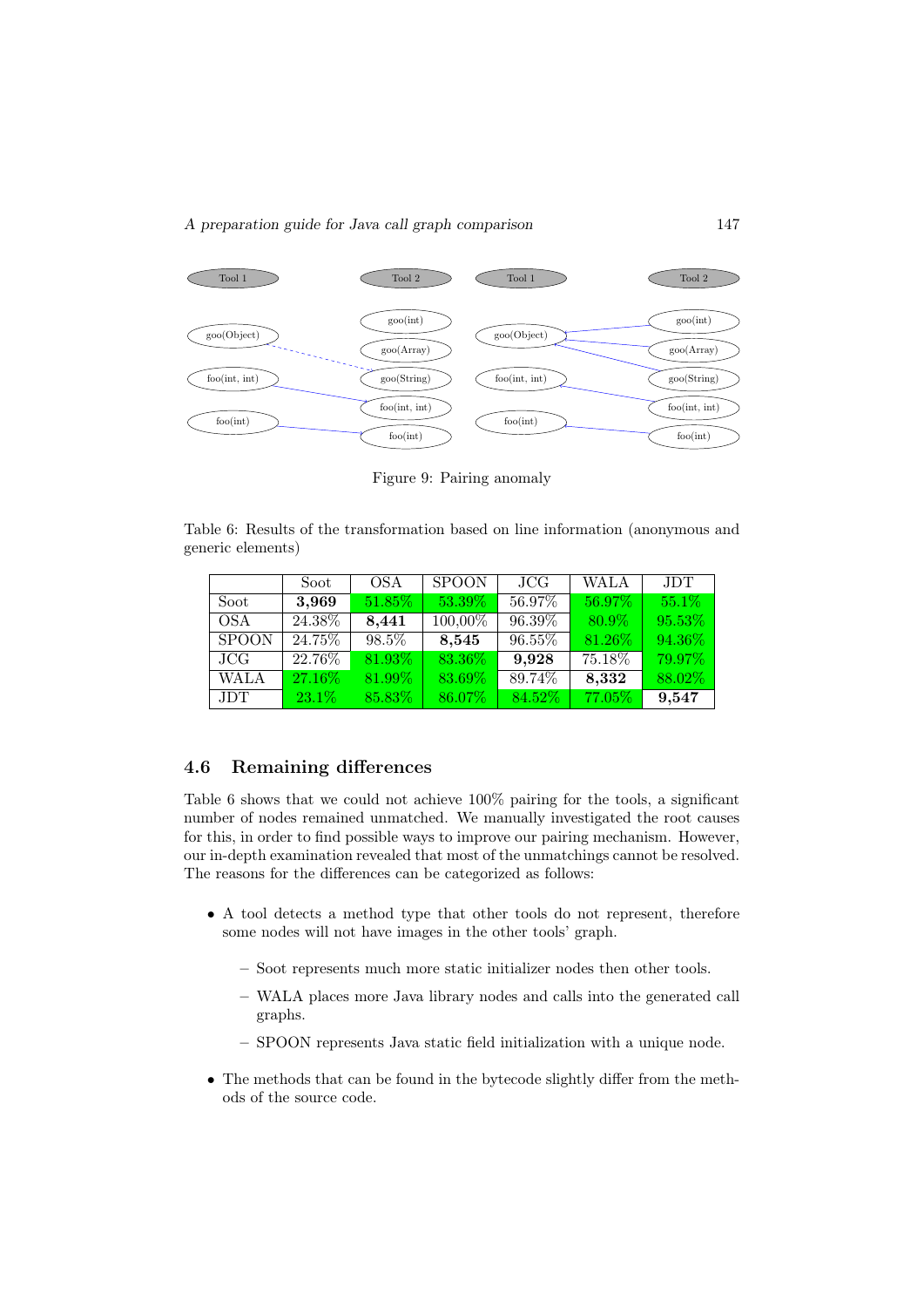- Bytecode analyzers (JCG, WALA, Soot) find compiler generated access\$XXX methods, which cannot be paired with improper line information.
- Source code analyzers detect only default constructors for Enum classes. Byte code analyzer tools represent the valid constructors with an Integer and a String parameter.
- In the compiled sources, the methods of inner classes have an extra parameter, a reference to the outer class. This parameter is missing from the findings of the source code analyers.
- There are algorithmic differences in the handling polymorphic calls.
	- Tools that employ less accurate analysis techniques represent more interface and base class methods instead of the methods of the subclasses.
	- JCG represents inherited methods as the method of the child class, while other tools represent them as part of the base class.
- Methods that do not have at least one method call are excluded. OSA and SPOON have this feature.
- Line information for anonymous and generic methods is missing.

We concluded from our findings that our pairing mechanism could only be improved with more reliable line information.

#### 4.7 Edge similarity

Based on the implemented node pairing mechanisms, the pairing of the edges was also performed. Two edges are considered to be a pair if their endpoints are matched with each other. If one or both nodes of an edge are unmatched, then the edge itself is considered to be pairless too. This subsection discusses how the improvement of the node pairing affects the number of edges that can be paired with each other.

Table 7 and Table 8 present the call edge comparison results of the Commons Math project. Their structure is similar to the previous tables': the diagonal elements contain the number of calls detected by each tool, while every other cell in a row shows how many percent of the tool's calls were found by the tools in the columns. Table 7 corresponds to the basic name pairing mechanism and Table 8 shows the results achieved by using our final approach. Higher percentages are highlighted with green. A slight decrease can be observed in the number of call edges. As Table 2 and Table 6 show, some of the nodes were aggregated, and, because of this, a few duplicated edges were eliminated.

As expected, there are improvements in the number of successfully paired call edges, although the change is not really significant. Even if we take into account that there are possibly pairable methods, there are considerably low pairing ratios. This suggests that there are vital differences in the topology of the call graphs as well. The sampling of the unmatched call edges supports this assumption, however, a more in depth examination is needed to make further conclusions.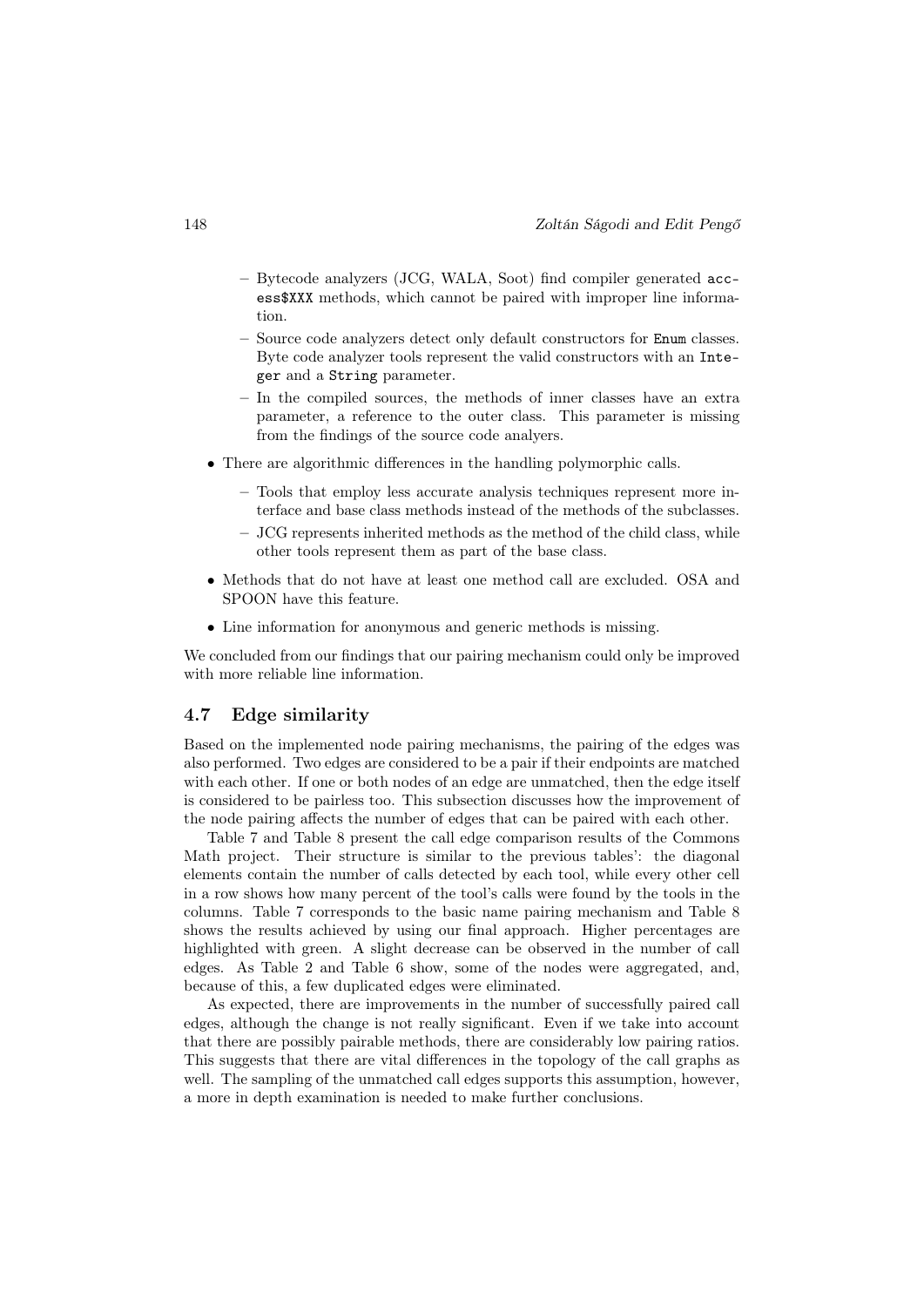|              | Soot     | OSA.      | <b>SPOON</b> | JCG    | <b>WALA</b> | <b>JDT</b> |
|--------------|----------|-----------|--------------|--------|-------------|------------|
| Soot         | 28,542   | 12.46%    | 12.72%       | 14.01% | 13.39%      | 11.57%     |
| <b>OSA</b>   | 17.73%   | 20,059    | 99.83%       | 88.92% | 58.03%      | 83.25%     |
| <b>SPOON</b> | 17.71\%  | 97.67%    | 20,501       | 87.70% | 57.98%      | 82.28\%    |
| JCG          | 17.52%   | 78.14\%   | 78.77%       | 22,826 | 53.18%      | 66.94%     |
| <b>WALA</b>  | 23.36%   | $71.14\%$ | 72.65%       | 74.19% | 16,363      | $62.08\%$  |
| <b>JDT</b>   | $17.1\%$ | $86.52\%$ | 87.4%        | 79.16% | 52.63%      | 19,302     |

Table 7: Edge similarity using the basic name pairing method

Table 8: Edge similarity using the final approach

|                    | Soot0  | OSA <sub>0</sub> | SPOON <sub>0</sub> | JCG0      | WALA0     | JDT <sub>0</sub> |
|--------------------|--------|------------------|--------------------|-----------|-----------|------------------|
| Soot0              | 28,485 | 12.48\%          | 12.74%             | 13.72%    | 13.28%    | 12.14\%          |
| OSA <sub>0</sub>   | 17.72% | 20,057           | 99.83%             | 88.9%     | 58.03%    | 90.78%           |
| SPOON <sub>0</sub> | 17.7%  | 97.67%           | 20,499             | 87.68%    | 57.98%    | 89.82%           |
| JCG0               | 17.13% | 78.14%           | 78.77%             | 22,817    | 52.83%    | 72.29%           |
| <b>WALA0</b>       | 23.18% | $71.33\%$        | $72.84\%$          | 73.86%    | 16,319    | $65.23\%$        |
| JDT <sub>0</sub>   | 17.92% | $94.4\%$         | 95.46%             | $85.51\%$ | $55.19\%$ | 19,288           |

# 5 Comparison with a topology-based algorithm

In this Section we describe a comparison with the neighbor matching algorithm introduced in Section 2. Our goal was to study how a neighborhood-based algorithm performs in terms of accuracy and computational time compared to our approach.

#### 5.1 Utilizing the topology-based method

We downloaded the C++ implementation  $\frac{7}{1}$  of Nikolič's work [25]. Only output formatting modifications were applied. We transformed the call graphs that were built by the six call graph creator tools so the iterative tool could take them as an input. The iterative tool requires only the call edge information, no node labeling is needed.

Like other iterative graph similarity algorithms, this one also produces a similarity matrix over the nodes of the compared graphs. Nikolič's innovation was the normalization of the similarity values between 0-1, so that the higher values indicate greater similarity. We computed and processed the similarity matrices of the examined projects for each call graph creator tool pair.

<sup>7</sup>http://www.matf.bg.ac.rs/~nikolic/software.html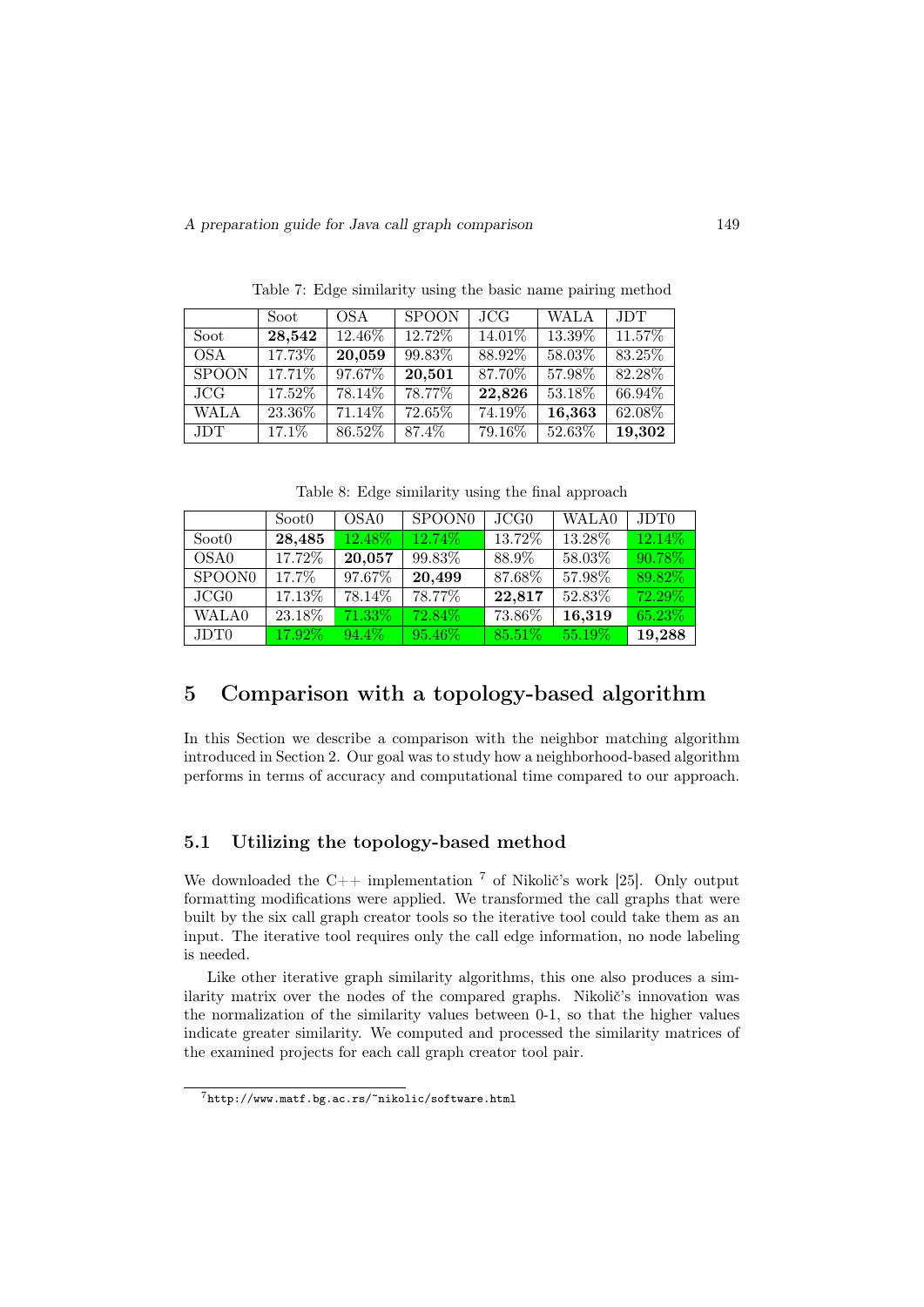#### 5.2 Evaluation of results

To interpret the similarity values as pairings of nodes we searched for the maximum values in each row and column. Although this seems like a straightforward solution the similarity values were rather noisy, meaning that in many cases there were multiple similarity values around the maximum of a row or a column. Let us consider the similarity matrix of Soot and SPOON produced from their call graphs for the Commons Math project. If we pick a method by random there is a high chance that its pair defined by the maximum will be a noisy result. For example, in case of the org.apache.commons.math3.util.FastMathLiteralArrays. loadExpFracB() method which was detected by SPOON and has valid line information the highest similarity value is around 0.6. This corresponds to the following method: org.apache.commons.math3.transform.FastFourierTransformer \$MultiDimensionalComplexMatrix.<init>(java.lang.Object). It is clear that this pairing is invalid. To reduce the tremendous noise, we decided to take a pairing into consideration only when it is supported by both the column and row point of view, meaning that the value is both a column and a row maximum (ceratin matchings). If we examine the previous Soot-SPOON comparison this way we reduced the number of pairings reported only by the iterative approach from 12255 to 252. As it can be calculated from Table 6, our attempt detects 2120 pairings in the SPOON - Soot call graph comparison. There are 77 matches of the iterative tool for the SPOON - Soot comparison, which were also detected by our algorithm. If we consider the uncertain maximums as well, this number is 239. These matches were found valid, meaning that out of the 252 certain pairs of the Soot - SPOON comparison about 30% is valid.

Our main interest was to analyze the validity of pairings detected only by the iterative method. There were 2100 unique pairings out of the 15 pairwise comparisons of the 6 call graphs created for the Commons Math project. The manual investigation showed that 2036 of them were invalid, whilst 64 were valid, which is about 3%. The valid matchings had a specific characteristic. All of them were generated constructors of anonymous classes. Byte code analyzer tools represent these constructors with precise parameter lists containing references to the outer class and to the local fields used in the body of the anonymous class as well, while source code analyzers detect only the parameters that can be found in the sources. Naturally, without proper line information and with differing parameter lists, our node pairing mechanism is doomed to fail on these type of methods. The error could be resolved if the source code position of these constructor methods would be associated at least with the declarataion of the anonymous class, and by loosening our requirement for entirely equal parameter lists. It has to be noted that even the manual validation failed in a very few cases, when there was no line information for one member of the pair and the outer class contained multiple anonymous classes.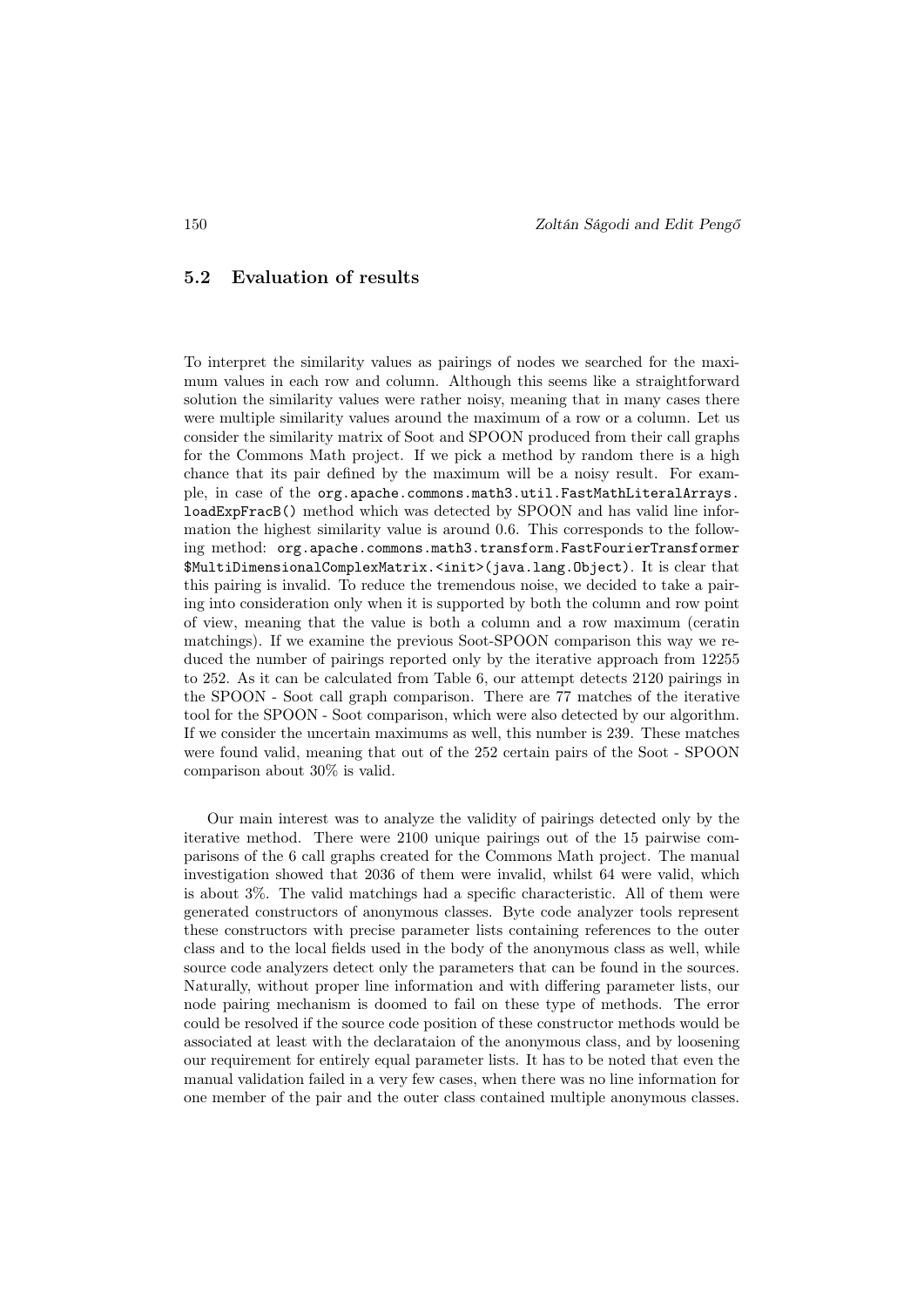#### 5.3 Summarization

The manual investigation showed that the results are similar for the other projects as well. In case of the Joda-Time project<sup>8</sup>, only 3 pairings were valid out of  $754$ . We concluded from our findings that on average the validity of the pairings that are found only by the iterative method less than 10%. Section 4.7 indicates that there are significant differences in the number and type of detected call edges, which can be a reason for the noisiness of this topology-based method.

The comparison with a topology-based method revealed a very specific weak point of our pairing mechanism. Although the problem is limited to a little subset of the nodes, it still has to be addressed in the future. If the static analyzer tools would provide line information for these anonymous initializers, for instance by associating them with the position of the declaration of the anonymous class, our approach could pair them. It would be a straightforward idea to combine our approach with this iterative method to resolve the described problem. However, the expansion would not be trivial, especially if we consider that our pairing mechanism took 12 minutes, while the iterative algorithm finished the Commons Math project over 17 hours.

Despite the problems of anonymous constructors, this comparison assured us that we find no matches that a neighbor-based algorithm would not and we miss a high percentage of noisy results that the iterative method reports. Moreover, the computation time of our pairing mechanism does not scale with the size of the input graphs as badly as that of the iterative method. On small sample graphs both implementations finish within seconds, however in case of projects with a few thousands lines of code the iterative method needs hours compared to the couple of minutes that our approach requires.

# 6 Conclusions

In the future, we plan to compare the capabilities of static call graph creator tools. This could be done by comparing what methods and calls are present in the generated call graphs. If the nodes of the call graphs are matched, then comparing the calls is a straightforward task. That is the reason why we paid so much attention to the unifying process of the methods. This paper was a necessary preliminary work for the upcoming quality comparison of the tools.

We collected and, where necessary, modified six Java static analyzer tools to generate call graphs for multiple large projects. By investigating the resulting graphs, we realized that the unification of method names is needed, in order to be able to match the corresponding nodes to each other. The unification process - and hence the pairing mechanism - has been refined in several steps. We highlighted two common language elements, the anonymous and generic methods that needed careful consideration and made the improvement of the process necessary. Multiple solutions were proposed. One heuristical - but less accurate - approach for

<sup>8</sup>https://github.com/JodaOrg/joda-time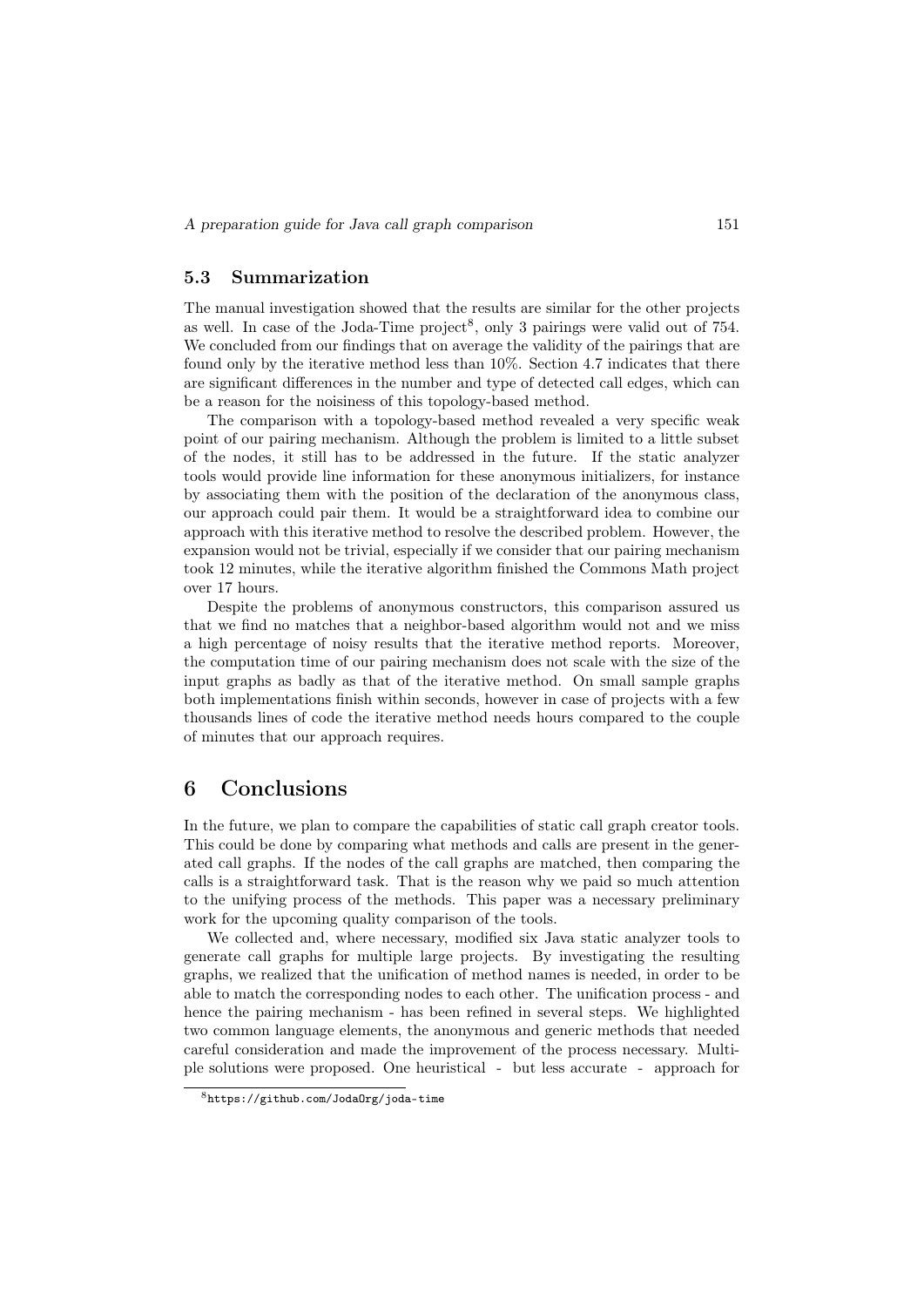anonymous elements is the anonymous transformation. However, with line information they could be handled better, along with the generic code elements. We performed a manual validation of the different pairing strategies on a sample code, containing all features of Java 8. The source and the results are available in the online appendix. The results of the large projects were also manually investigated. Our solution was compared to a topology based node pairing algorithm as well.

In our final solution, we used the basic name-wise pairing for normal methods, line information-based pairing for anonymous methods and a combined solution for generic methods. In this combined solution, if two methods have the same package, class and method name, have the same number of parameters and have the same line information, it is assumed that they correspond to the same generic method declaration. The analyzers may represent the same generic method with different number of nodes in their call graphs. This asymmetry was solved by collecting every possible pairing between these nodes.

The manual validation proved that better pairing could be achieved if we could acquire more accurate line information of the methods. However, the reason for matchless nodes lies in the differences of the static call graph creators themselves, therefore, the matching of some nodes is impossible.

### References

- [1] Ahmad Bhat, Sajad. A practical and comparative study of call graph construction algorithms. IOSR Journal of Computer Engineering, 1:14–26, 01 2012. DOI: 10.9790/0661-0141426.
- [2] Andersen, Lars Ole. Program analysis and specialization for the C programming language. Technical Report May, 1994. 10.1.1.109.6502.
- [3] Apache BCEL Home Page. https://commons.apache.org/proper/commons-bcel.
- [4] Bacon, David F. and Sweeney, Peter F. Fast Static Analysis of C++ Virtual Function Calls. SIGPLAN Not., 31(10):324–341, October 1996. DOI: 10.1145/236338.236371.
- [5] Blondel, Vincent, Gajardo, Anahi, Heymans, Maureen, Senellart, Pierre, and Van Dooren, Paul. A measure of similarity between graph vertices: Applications to synonym extraction and web searching. SIAM Review, 46:647–666, 12 2004. DOI: 10.2307/20453570.
- [6] Call Hierarchy Printer GitHub Page. https://github.com/pbadenski/call-hierarchy-printer.
- [7] Champin, Pierre-Antoine and Solnon, Christine. Measuring the similarity of labeled graphs. In Ashley, Kevin D. and Bridge, Derek G., editors, Case-Based Reasoning Research and Development, pages 80–95, Berlin, Heidelberg, 2003. Springer Berlin Heidelberg.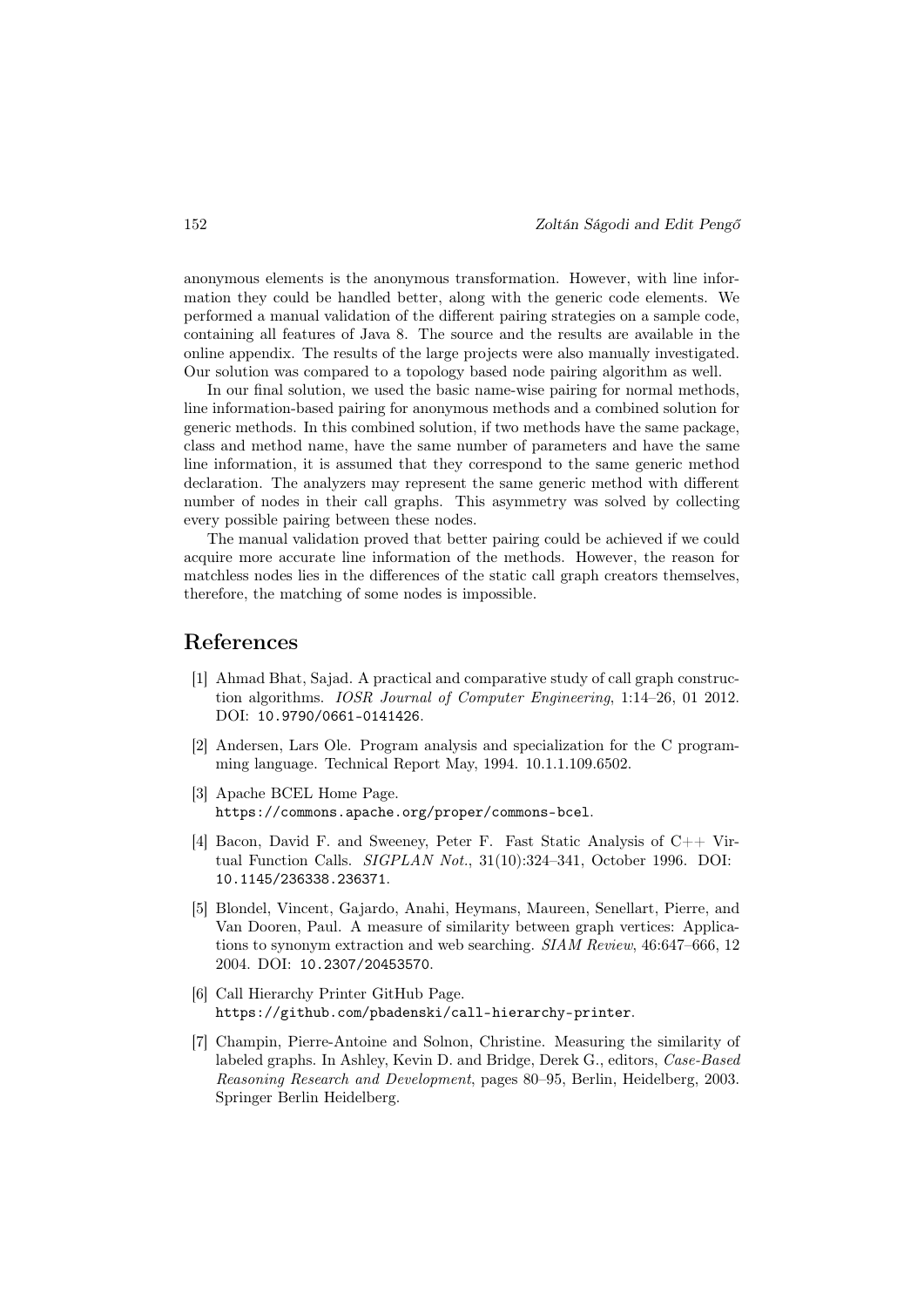- [8] Christodorescu, Mihai and Jha, Somesh. Static analysis of executables to detect malicious patterns. In Proceedings of the 12th Conference on USENIX Security Symposium - Volume 12, SSYM'03, pages 12–12, Berkeley, CA, USA, 2003. USENIX Association.
- [9] Dean, Jeffrey, Grove, David, and Chambers, Craig. Optimization of Object-Oriented Programs Using Static Class Hierarchy Analysis. In Tokoro, Mario and Pareschi, Remo, editors,  $ECOOP' 95 - Object-Oriented Programming$ , 9th European Conference, Åarhus, Denmark, August 7–11, 1995, pages 77– 101, Berlin, Heidelberg, 1995. Springer Berlin Heidelberg.
- [10] Eclipse JDT Home Page. http://www.eclipse.org/jdt/.
- [11] Eclipse JDT Home Page. www.eclipse.org/eclipse/.
- [12] Eshera, M. A. and Fu, K. A graph distance measure for image analysis. IEEE Transactions on Systems, Man, and Cybernetics, SMC-14(3):398–408, May 1984. DOI: 10.1109/TSMC.1984.6313232.
- [13] Feng, Yu, Anand, Saswat, Dillig, Isil, and Aiken, Alex. Apposcopy: Semanticsbased detection of android malware through static analysis. In Proceedings of the 22Nd ACM SIGSOFT International Symposium on Foundations of Software Engineering, FSE 2014, pages 576–587, New York, NY, USA, 2014. ACM. DOI: 10.1145/2635868.2635869.
- [14] Grove, David and Chambers, Craig. A framework for call graph construction algorithms. ACM Trans. Program. Lang. Syst., 23(6):685–746, November 2001. DOI: 10.1145/506315.506316.
- [15] Grove, David, DeFouw, Greg, Dean, Jeffrey, and Chambers, Craig. Call Graph Construction in Object-oriented Languages. In Proceedings of the 12th ACM SIGPLAN Conference on Object-oriented Programming, Systems, Languages, and Applications, OOPSLA '97, pages 108–124, New York, NY, USA, 1997. ACM. DOI: 10.1145/263698.264352.
- [16] Heymans, Maureen and Singh, Ambuj K. Deriving phylogenetic trees from the similarity analysis of metabolic pathways. *Bioinformatics*, 19 Suppl 1:1138–46, 2003.
- [17] Java Call Graph GitHub Page. https://github.com/gousiosg/java-callgraph.
- [18] JavaParser for processing Java code Homepage. https://javaparser.org/.
- [19] Koutra, Danai, Parikh, Ankur, Ramdas, Aaditya, and Xiang, Jing. Algorithms for graph similarity and subgraph matching. 02 2019.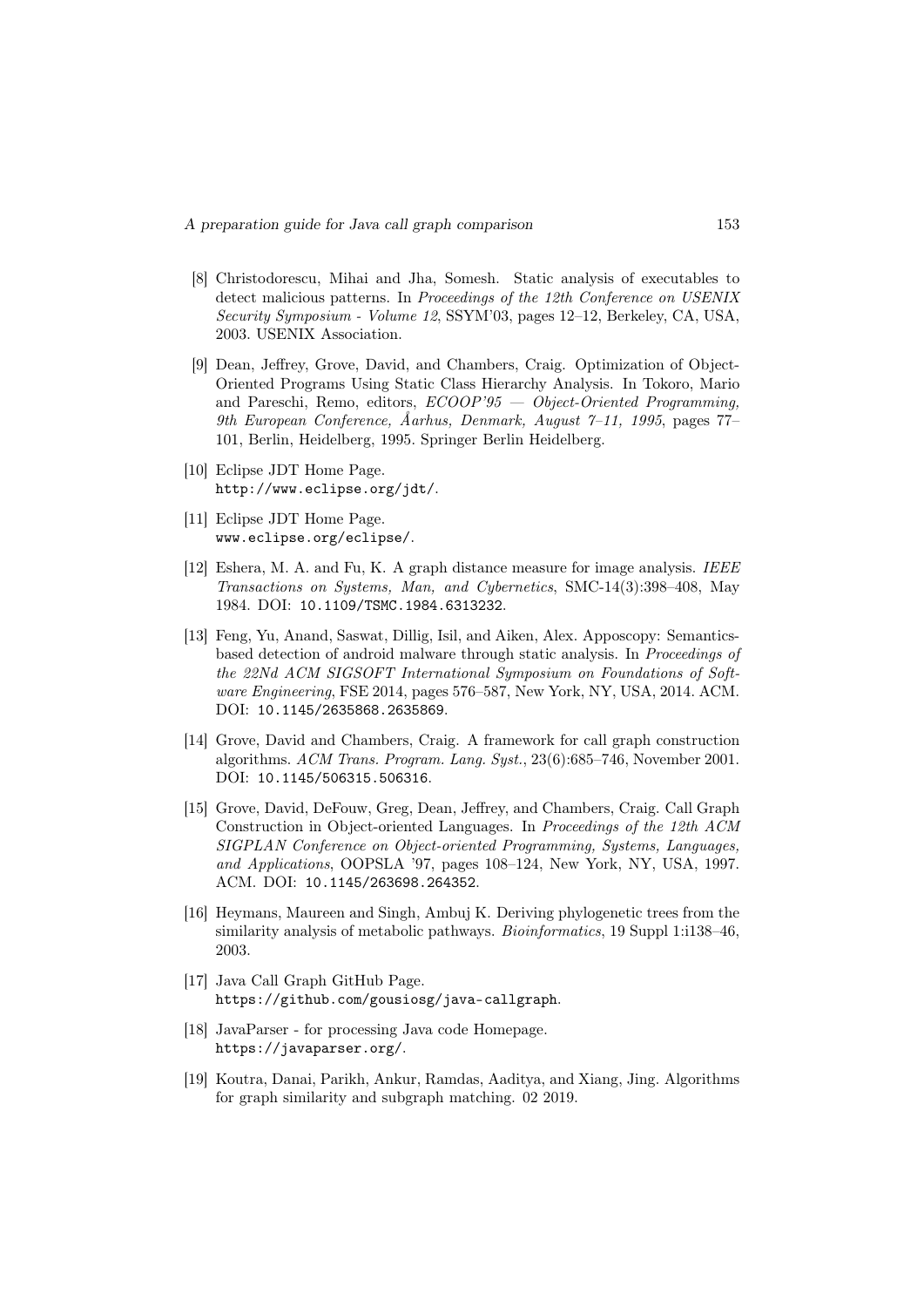- [20] Lhoták, Ondrej. Comparing call graphs. In ACM SIGPLAN/SIGSOFT Workshop on Program Analysis for Software Tools and Engineering, pages 37–42, 2007.
- [21] Lhoták, Ondřej and Hendren, Laurie. Context-Sensitive Points-to Analysis: Is It Worth It? In Mycroft, Alan and Zeller, Andreas, editors, Compiler Construction, pages 47–64, Berlin, Heidelberg, 2006. Springer Berlin Heidelberg.
- [22] Macindoe, O. and Richards, W. Graph comparison using fine structure analysis. In 2010 IEEE Second International Conference on Social Computing, pages 193–200, Aug 2010. DOI: 10.1109/SocialCom.2010.35.
- [23] Melnik, Sergey, Garcia-Molina, Hector, and Rahm, Erhard. Similarity flooding: A versatile graph matching algorithm and its application to schema matching. pages 117 – 128, 02 2002. DOI: 10.1109/ICDE.2002.994702.
- [24] Murphy, Gail C., Notkin, David, Griswold, William G., and Lan, Erica S. An Empirical Study of Static Call Graph Extractors. ACM Trans. Softw. Eng. Methodol., 7(2):158–191, April 1998. DOI: 10.1145/279310.279314.
- [25] Nikolić, Mladen. Measuring similarity of graph nodes by neighbor matching. Intell. Data Anal., 16(6):865–878, November 2012. DOI: 10.3233/IDA-2012-00556.
- [26] OpenStaticAnalyzer GitHub Page. https://github.com/sed-inf-u-szeged/OpenStaticAnalyzer.
- [27] Pawlak, Renaud, Monperrus, Martin, Petitprez, Nicolas, Noguera, Carlos, and Seinturier, Lionel. Spoon: A Library for Implementing Analyses and Transformations of Java Source Code. Software: Practice and Experience, 46:1155– 1179, 2015. DOI: 10.1002/spe.2346.
- [28] Sable \*J Home Page. http://www.sable.mcgill.ca/starj/.
- [29] Sable/Soot GitHub Page. https://github.com/Sable/soot.
- [30] Sanfeliu, A. and Fu, K. A distance measure between attributed relational graphs for pattern recognition. IEEE Transactions on Systems, Man, and Cybernetics, SMC-13(3):353–362, May 1983. DOI: 10.1109/TSMC.1983.6313167.
- [31] Sundaresan, Vijay, Hendren, Laurie, Razafimahefa, Chrislain, Vallée-Rai, Raja, Lam, Patrick, Gagnon, Etienne, and Godin, Charles. Practical virtual method call resolution for java. SIGPLAN Not., 35(10):264-280, October 2000. DOI: 10.1145/354222.353189.